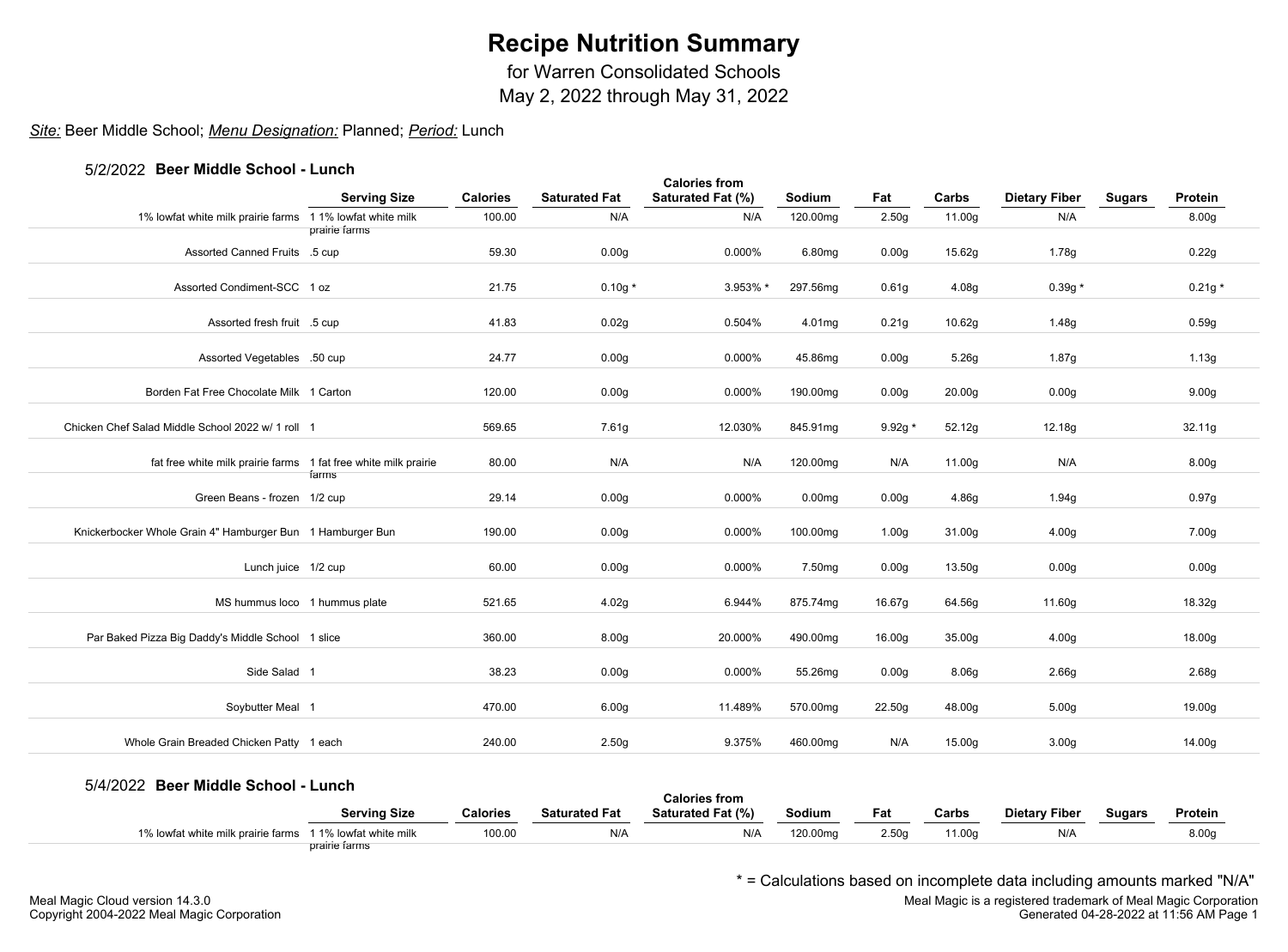for Warren Consolidated Schools

May 2, 2022 through May 31, 2022

## 5/4/2022 **Beer Middle School - Lunch**

|                                                            |                                   |                 |                      | <b>Calories from</b> |          |                    |                    |                      |               |                    |  |
|------------------------------------------------------------|-----------------------------------|-----------------|----------------------|----------------------|----------|--------------------|--------------------|----------------------|---------------|--------------------|--|
|                                                            | <b>Serving Size</b>               | <b>Calories</b> | <b>Saturated Fat</b> | Saturated Fat (%)    | Sodium   | Fat                | Carbs              | <b>Dietary Fiber</b> | <b>Sugars</b> | Protein            |  |
| Assorted Canned Fruits .5 cup                              |                                   | 59.30           | 0.00 <sub>g</sub>    | 0.000%               | 6.80mg   | 0.00 <sub>g</sub>  | 15.62g             | 1.78g                |               | 0.22g              |  |
|                                                            |                                   |                 |                      |                      |          |                    |                    |                      |               |                    |  |
| Assorted Condiment-SCC 1 oz                                |                                   | 21.75           | $0.10g *$            | 3.953% *             | 297.56mg | 0.61 <sub>g</sub>  | 4.08g              | $0.39g *$            |               | $0.21g *$          |  |
|                                                            |                                   | 41.83           |                      | 0.504%               |          |                    |                    |                      |               |                    |  |
| Assorted fresh fruit .5 cup                                |                                   |                 | 0.02g                |                      | 4.01mg   | 0.21g              | 10.62g             | 1.48g                |               | 0.59g              |  |
| Assorted Vegetables .50 cup                                |                                   | 24.77           | 0.00 <sub>g</sub>    | 0.000%               | 45.86mg  | 0.00 <sub>g</sub>  | 5.26g              | 1.87g                |               | 1.13g              |  |
| Borden Fat Free Chocolate Milk 1 Carton                    |                                   | 120.00          | 0.00 <sub>g</sub>    | 0.000%               | 190.00mg | 0.00 <sub>g</sub>  | 20.00 <sub>g</sub> | 0.00 <sub>g</sub>    |               | 9.00 <sub>g</sub>  |  |
|                                                            |                                   |                 |                      |                      |          |                    |                    |                      |               |                    |  |
| Bosco Sticks - Whole Grain 2 Bosco Sticks - Whole          | Grain                             | 300.00          | 5.00 <sub>g</sub>    | 15.000%              | 440.00mg | 10.00 <sub>g</sub> | 34.00g             | 4.00 <sub>g</sub>    |               | 20.00 <sub>g</sub> |  |
|                                                            | Carrots frozen 1/2 cup (#8 scoop) | 36.68           | 0.00 <sub>g</sub>    | 0.000%               | 58.42mg  | 1.36g              | 8.15g              | 2.72g                |               | 1.09g              |  |
|                                                            |                                   |                 |                      |                      |          |                    |                    |                      |               |                    |  |
| Chicken Chef Salad Middle School 2022 w/ 1 roll 1          |                                   | 569.65          | 7.61g                | 12.030%              | 845.91mg | $9.92g *$          | 52.12g             | 12.18g               |               | 32.11g             |  |
| Healthy School Recipe - Sloppy Joe 4 oz                    |                                   | 167.54          | $3.36g*$             | 18.053% *            | 300.20mg | 7.84g              | 10.03 <sub>g</sub> | 0.73g                |               | 12.23g *           |  |
|                                                            |                                   |                 |                      |                      |          |                    |                    |                      |               |                    |  |
| Knickerbocker Whole Grain 4" Hamburger Bun 1 Hamburger Bun |                                   | 190.00          | 0.00 <sub>g</sub>    | 0.000%               | 100.00mg | 1.00 <sub>g</sub>  | 31.00g             | 4.00 <sub>g</sub>    |               | 7.00g              |  |
|                                                            |                                   |                 |                      |                      |          |                    |                    |                      |               |                    |  |
| Lunch juice 1/2 cup                                        |                                   | 60.00           | 0.00 <sub>g</sub>    | 0.000%               | 7.50mg   | 0.00 <sub>g</sub>  | 13.50g             | 0.00 <sub>g</sub>    |               | 0.00 <sub>g</sub>  |  |
| MS hummus loco 1 hummus plate                              |                                   | 521.65          | 4.02g                | 6.944%               | 875.74mg | 16.67g             | 64.56g             | 11.60g               |               | 18.32g             |  |
|                                                            |                                   |                 |                      |                      |          |                    |                    |                      |               |                    |  |
|                                                            | sauce, marinara 1 sauce, marinara | 60.00           | 0.00 <sub>g</sub>    | 0.000%               | 490.00mg | 2.00 <sub>g</sub>  | 9.00 <sub>g</sub>  | 2.00 <sub>g</sub>    |               | 2.00 <sub>g</sub>  |  |
| Side Salad 1                                               |                                   | 38.23           |                      |                      |          |                    |                    |                      |               |                    |  |
|                                                            |                                   |                 | 0.00 <sub>g</sub>    | 0.000%               | 55.26mg  | 0.00 <sub>g</sub>  | 8.06 <sub>g</sub>  | 2.66 <sub>g</sub>    |               | 2.68g              |  |
| Soybutter Meal 1                                           |                                   | 470.00          | 6.00 <sub>g</sub>    | 11.489%              | 570.00mg | 22.50g             | 48.00g             | 5.00 <sub>g</sub>    |               | 19.00g             |  |
| Veggie Chef Salad Middle School 1                          |                                   | 357.15          | 3.75g                | 9.445%               | 507.91mg | 10.23g             | 39.68g             | 6.18g                |               | 24.40g             |  |
|                                                            |                                   |                 |                      |                      |          |                    |                    |                      |               |                    |  |

### 5/5/2022 **Beer Middle School - Lunch**

| <b><i>UNILULL DUGI MIGGIC OUNDOR</i></b>                  | .                   |                 |                      | <b>Calories from</b> |          |                    |        |                      |               |                   |  |
|-----------------------------------------------------------|---------------------|-----------------|----------------------|----------------------|----------|--------------------|--------|----------------------|---------------|-------------------|--|
|                                                           | <b>Serving Size</b> | <b>Calories</b> | <b>Saturated Fat</b> | Saturated Fat (%)    | Sodium   | Fat                | Carbs  | <b>Dietary Fiber</b> | <b>Sugars</b> | Protein           |  |
| 1% lowfat white milk prairie farms 1 1% lowfat white milk |                     | 100.00          | N/A                  | N/A                  | 120.00mg | 2.50q              | 11.00a | N/A                  |               | 8.00 <sub>g</sub> |  |
|                                                           | prairie farms       |                 |                      |                      |          |                    |        |                      |               |                   |  |
| 2 for 1 Chicken Fajitas 2 fajitas                         |                     | 439.00          | 11.33g               | 23.235%              | 900.86mg | 22.57 <sub>q</sub> | 30.87a | 4.29q                |               | 28.90g            |  |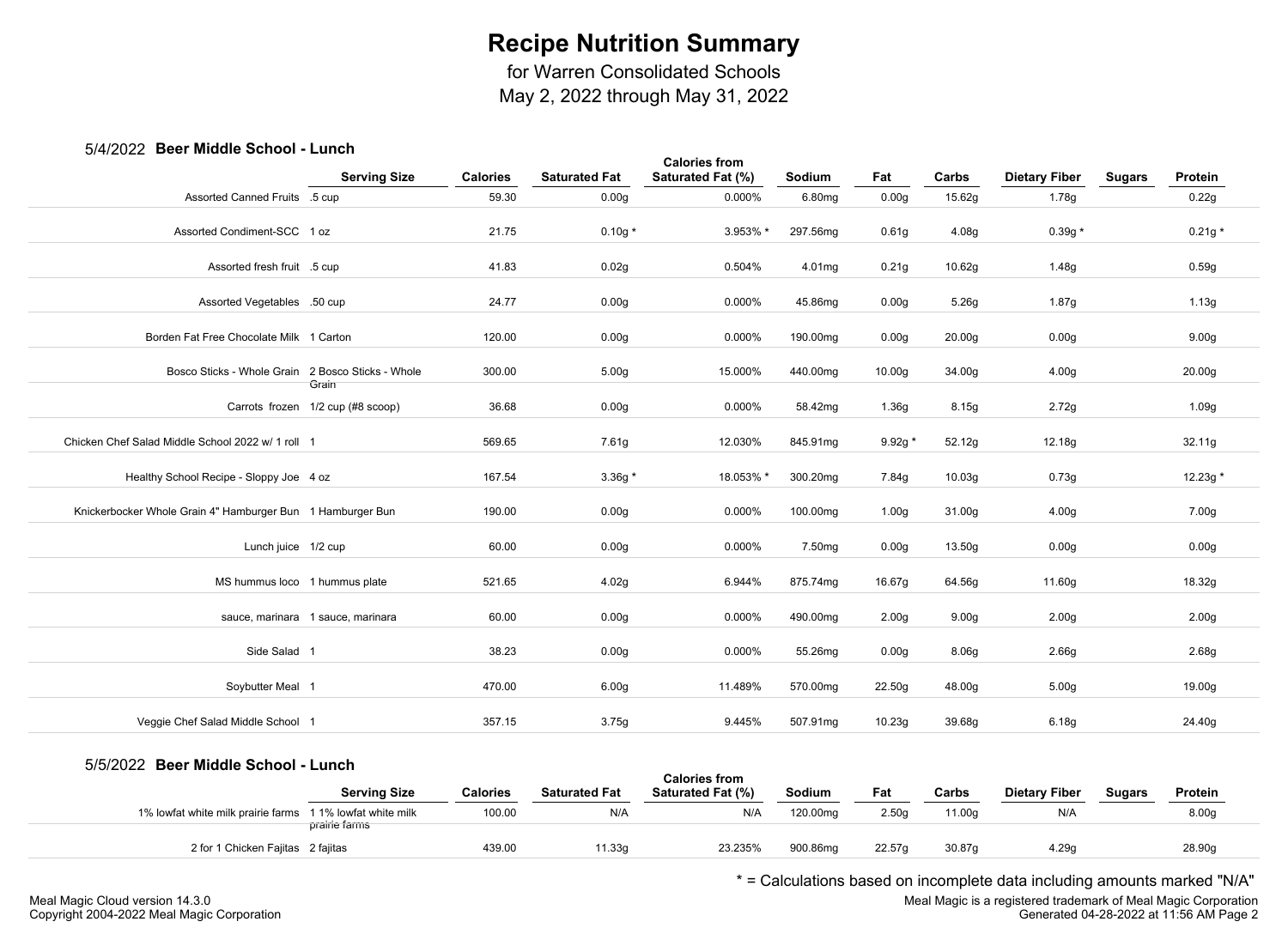for Warren Consolidated Schools

May 2, 2022 through May 31, 2022

## 5/5/2022 **Beer Middle School - Lunch**

|                                                                 |                                             |                 |                      | <b>Calories from</b> |          |                   |                    |                      |               |                   |
|-----------------------------------------------------------------|---------------------------------------------|-----------------|----------------------|----------------------|----------|-------------------|--------------------|----------------------|---------------|-------------------|
|                                                                 | <b>Serving Size</b>                         | <b>Calories</b> | <b>Saturated Fat</b> | Saturated Fat (%)    | Sodium   | Fat               | Carbs              | <b>Dietary Fiber</b> | <b>Sugars</b> | Protein           |
| Assorted Canned Fruits .5 cup                                   |                                             | 59.30           | 0.00 <sub>g</sub>    | 0.000%               | 6.80mg   | 0.00 <sub>g</sub> | 15.62g             | 1.78g                |               | 0.22g             |
| Assorted Condiment-SCC 1 oz                                     |                                             | 21.75           | $0.10g*$             | 3.953% *             | 297.56mg | 0.61 <sub>g</sub> | 4.08g              | $0.39g *$            |               | $0.21g *$         |
| Assorted fresh fruit .5 cup                                     |                                             | 41.83           | 0.02g                | 0.504%               | 4.01mg   | 0.21g             | 10.62g             | 1.48g                |               | 0.59g             |
| Assorted Vegetables .50 cup                                     |                                             | 24.77           | 0.00 <sub>g</sub>    | 0.000%               | 45.86mg  | 0.00 <sub>g</sub> | 5.26g              | 1.87g                |               | 1.13g             |
| Borden Fat Free Chocolate Milk 1 Carton                         |                                             | 120.00          | 0.00 <sub>g</sub>    | 0.000%               | 190.00mg | 0.00 <sub>g</sub> | 20.00 <sub>g</sub> | 0.00 <sub>g</sub>    |               | 9.00 <sub>g</sub> |
| Cheese Burger 1 each                                            |                                             | 305.00          | 5.50g                | 16.230%              | 625.00mg | 14.00g            | 28.00g             | 6.00 <sub>g</sub>    |               | 20.55g            |
| fat free white milk prairie farms 1 fat free white milk prairie |                                             | 80.00           | N/A                  | N/A                  | 120.00mg | N/A               | 11.00g             | N/A                  |               | 8.00g             |
| Hambuger Sandwich 1 each                                        | farms                                       | 270.00          | 4.00 <sub>g</sub>    | 13.333%              | 415.00mg | 12.00g            | 27.00g             | 6.00 <sub>g</sub>    |               | 17.00g            |
| Lunch juice 1/2 cup                                             |                                             | 60.00           | 0.00 <sub>g</sub>    | 0.000%               | 7.50mg   | 0.00 <sub>g</sub> | 13.50g             | 0.00 <sub>g</sub>    |               | 0.00 <sub>g</sub> |
| MEXICAN STREET CORN 1/2 cup                                     |                                             | 256.55          | 3.88g                | 13.617%              | 279.69mg | 18.83g            | 19.07g             | 0.78g                |               | 9.59g             |
| Middle School Parfait with Banana Bread & Granola 1             |                                             | 759.34          | 4.06g                | 4.809%               | 542.25mg | 21.14g            | 129.81g            | 6.90g $*$            |               | 17.57g            |
| Parmesan Roasted Broccoli and Onions 1/2 cup                    |                                             | 53.27           | 1.00 <sub>g</sub>    | 16.895%              | 48.63mg  | 3.00 <sub>g</sub> | 4.09g              | 0.25g                |               | 2.09g             |
| Side Salad 1                                                    |                                             | 38.23           | 0.00 <sub>g</sub>    | 0.000%               | 55.26mg  | 0.00 <sub>g</sub> | 8.06g              | 2.66g                |               | 2.68g             |
|                                                                 | Tropical Fruit Salad 1 Tropical Fruit Salad | 74.93           | 0.00 <sub>g</sub>    | 0.000%               | 9.99mg   | 0.00 <sub>g</sub> | 19.48g             | 1.50g                |               | N/A               |
| Turkey & Cheese Sub 2022 w/ knickerbock Sub Bun 1               |                                             | 381.25          | $5.51g*$             | 13.011% *            | 819.96mg | 14.59g            | 25.70g             | 4.58g                |               | 23.76g            |
| Veggie Chef Salad Middle School - 2022 w/ 1 roll 1              |                                             | 387.15          | 4.75g                | 11.038%              | 457.91mg | 11.73g            | 37.68g             | 9.18 <sub>g</sub>    |               | 25.40g            |

#### 5/6/2022 **Beer Middle School - Lunch**

|                                    |                                    |                 |                      | Calories from     |         |       |        |                      |               |         |  |
|------------------------------------|------------------------------------|-----------------|----------------------|-------------------|---------|-------|--------|----------------------|---------------|---------|--|
|                                    | <b>Serving Size</b>                | <b>Calories</b> | <b>Saturated Fat</b> | Saturated Fat (%) | Sodium  | Fat   | Carbs  | <b>Dietary Fiber</b> | <b>Sugars</b> | Protein |  |
| 1% lowfat white milk prairie farms | 1 1% lowfat white milk<br>$\cdots$ | 100.00          | N/A                  | N/A               | 120.00m | 2.50c | 11.00c | $N/\ell$             |               | 8.00    |  |
|                                    | prairie farms                      |                 |                      |                   |         |       |        |                      |               |         |  |

\* = Calculations based on incomplete data including amounts marked "N/A"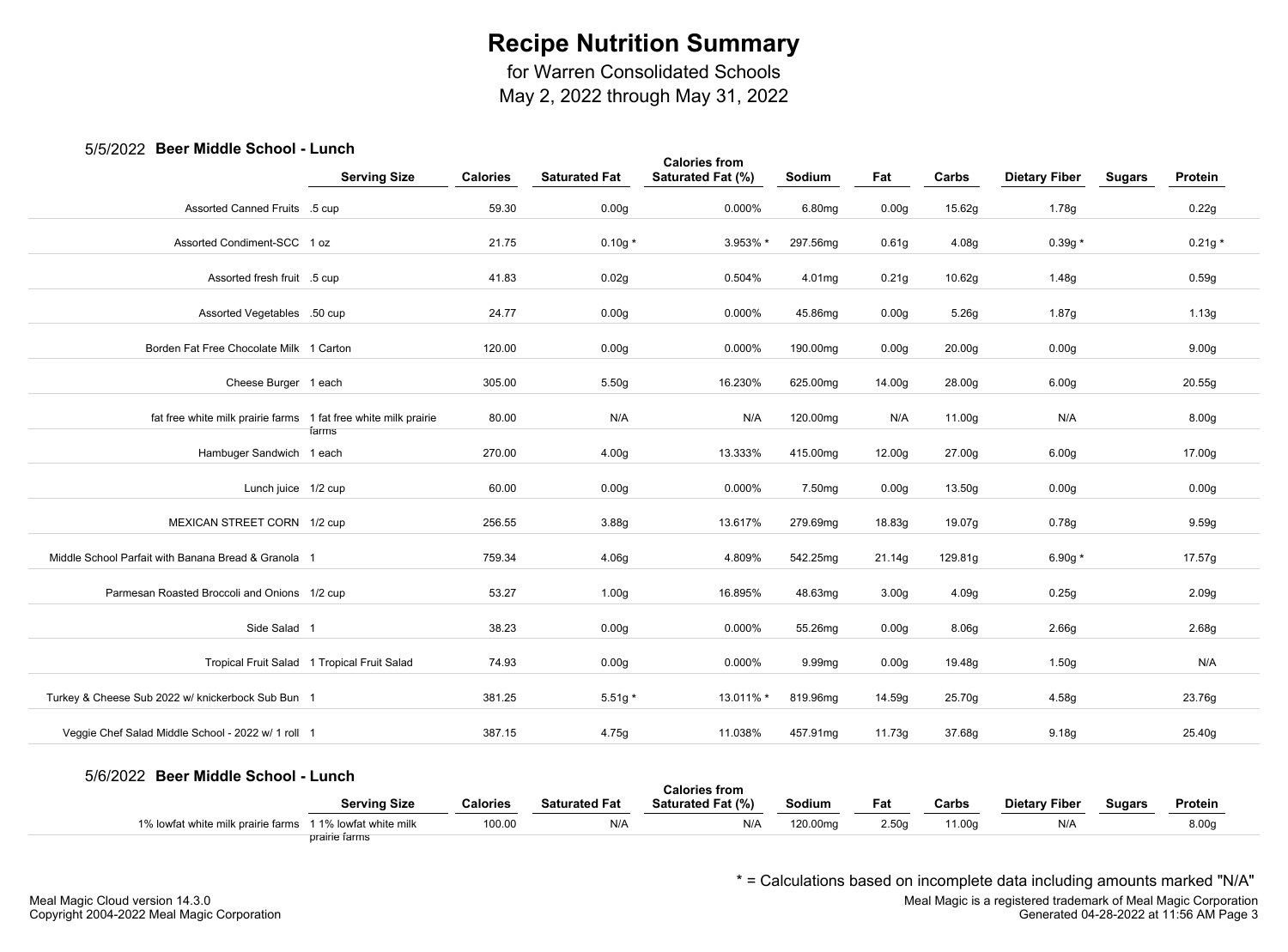for Warren Consolidated Schools

May 2, 2022 through May 31, 2022

## 5/6/2022 **Beer Middle School - Lunch**

|                                                            |                                       |                 |                      | <b>Calories from</b> |                    |                   |                    |                      |               |                   |
|------------------------------------------------------------|---------------------------------------|-----------------|----------------------|----------------------|--------------------|-------------------|--------------------|----------------------|---------------|-------------------|
|                                                            | <b>Serving Size</b>                   | <b>Calories</b> | <b>Saturated Fat</b> | Saturated Fat (%)    | Sodium             | Fat               | Carbs              | <b>Dietary Fiber</b> | <b>Sugars</b> | Protein           |
| Assorted Canned Fruits .5 cup                              |                                       | 59.30           | 0.00 <sub>g</sub>    | 0.000%               | 6.80mg             | 0.00 <sub>g</sub> | 15.62g             | 1.78g                |               | 0.22g             |
| Assorted Condiment-SCC 1 oz                                |                                       | 21.75           | $0.10g*$             | 3.953% *             | 297.56mg           | 0.61 <sub>g</sub> | 4.08g              | $0.39g *$            |               | $0.21g *$         |
| Assorted fresh fruit .5 cup                                |                                       | 41.83           | 0.02g                | 0.504%               | 4.01mg             | 0.21g             | 10.62g             | 1.48g                |               | 0.59g             |
| Assorted Vegetables .50 cup                                |                                       | 24.77           | 0.00 <sub>g</sub>    | 0.000%               | 45.86mg            | 0.00 <sub>g</sub> | 5.26g              | 1.87g                |               | 1.13g             |
| Borden Fat Free Chocolate Milk 1 Carton                    |                                       | 120.00          | 0.00 <sub>g</sub>    | 0.000%               | 190.00mg           | 0.00 <sub>g</sub> | 20.00g             | 0.00g                |               | 9.00 <sub>g</sub> |
| Chicken Chef Salad Middle School 2022 w/ 1 roll 1          |                                       | 569.65          | 7.61g                | 12.030%              | 845.91mg           | $9.92g *$         | 52.12g             | 12.18g               |               | 32.11g            |
| Edamame Corn Confetti salad 1/2 cup                        |                                       | 132.27          | 1.51g                | 10.298%              | 20.45mg            | 7.03g             | 12.61g             | 5.15g                |               | 7.19g             |
| Healthy School Recipe - Sloppy Joe 4 oz                    |                                       | 167.54          | $3.36g*$             | 18.053% *            | 300.20mg           | 7.84g             | 10.03 <sub>g</sub> | 0.73g                |               | 12.23g *          |
| Knickerbocker Whole Grain 4" Hamburger Bun 1 Hamburger Bun |                                       | 190.00          | 0.00 <sub>g</sub>    | 0.000%               | 100.00mg           | 1.00 <sub>g</sub> | 31.00g             | 4.00 <sub>g</sub>    |               | 7.00g             |
| Lunch juice 1/2 cup                                        |                                       | 60.00           | 0.00 <sub>g</sub>    | 0.000%               | 7.50 <sub>mg</sub> | 0.00 <sub>g</sub> | 13.50g             | 0.00g                |               | 0.00g             |
| MINH WG Vegetable Rice 0.5 cup                             |                                       | 152.78          | 0.28g                | 1.667%               | 248.98mg           | 0.00 <sub>g</sub> | 30.56g             | 1.70g                |               | 3.40 <sub>g</sub> |
| MS hummus loco 1 hummus plate                              |                                       | 521.65          | 4.02g                | 6.944%               | 875.74mg           | 16.67g            | 64.56g             | 11.60g               |               | 18.32g            |
| Side Salad 1                                               |                                       | 38.23           | 0.00 <sub>g</sub>    | 0.000%               | 55.26mg            | 0.00 <sub>g</sub> | 8.06g              | 2.66 <sub>g</sub>    |               | 2.68g             |
| Soybutter Meal 1                                           |                                       | 470.00          | 6.00 <sub>g</sub>    | 11.489%              | 570.00mg           | 22.50g            | 48.00g             | 5.00 <sub>g</sub>    |               | 19.00g            |
|                                                            | Tangerine Chicken 1 Tangerine Chicken | 188.78          | 0.99g                | 4.737%               | 377.56mg           | 3.97g             | 24.84g             | 1.99g                |               | 13.91g            |

#### 5/9/2022 **Beer Middle School - Lunch**

|                                                          | <b>Serving Size</b> | <b>Calories</b> | <b>Saturated Fat</b> | <b>Calories from</b><br><b>Saturated Fat (%)</b> | <b>Sodium</b>      | Fat   | Carbs  | <b>Dietary Fiber</b> | <b>Sugars</b> | Protein           |  |
|----------------------------------------------------------|---------------------|-----------------|----------------------|--------------------------------------------------|--------------------|-------|--------|----------------------|---------------|-------------------|--|
| 1% lowfat white milk prairie farms 11% lowfat white milk |                     | 100.00          | N/A                  | N/A                                              | 120.00mg           | 2.50q | 11.00g | N/A                  |               | 8.00 <sub>g</sub> |  |
|                                                          | prairie farms       |                 |                      |                                                  |                    |       |        |                      |               |                   |  |
| 51% WW Knickerbocker Dinner Roll 1 Dinner Roll           |                     | 190.00          | 1.00q                | 4.737%                                           | 130.00mg           | 3.50q | 24.00g | 5.00q                |               | 7.00g             |  |
|                                                          |                     |                 |                      |                                                  |                    |       |        |                      |               |                   |  |
| Assorted Canned Fruits .5 cup                            |                     | 59.30           | 0.00q                | 0.000%                                           | 6.80 <sub>mq</sub> | 0.00q | 15.62g | 1.78g                |               | 0.22g             |  |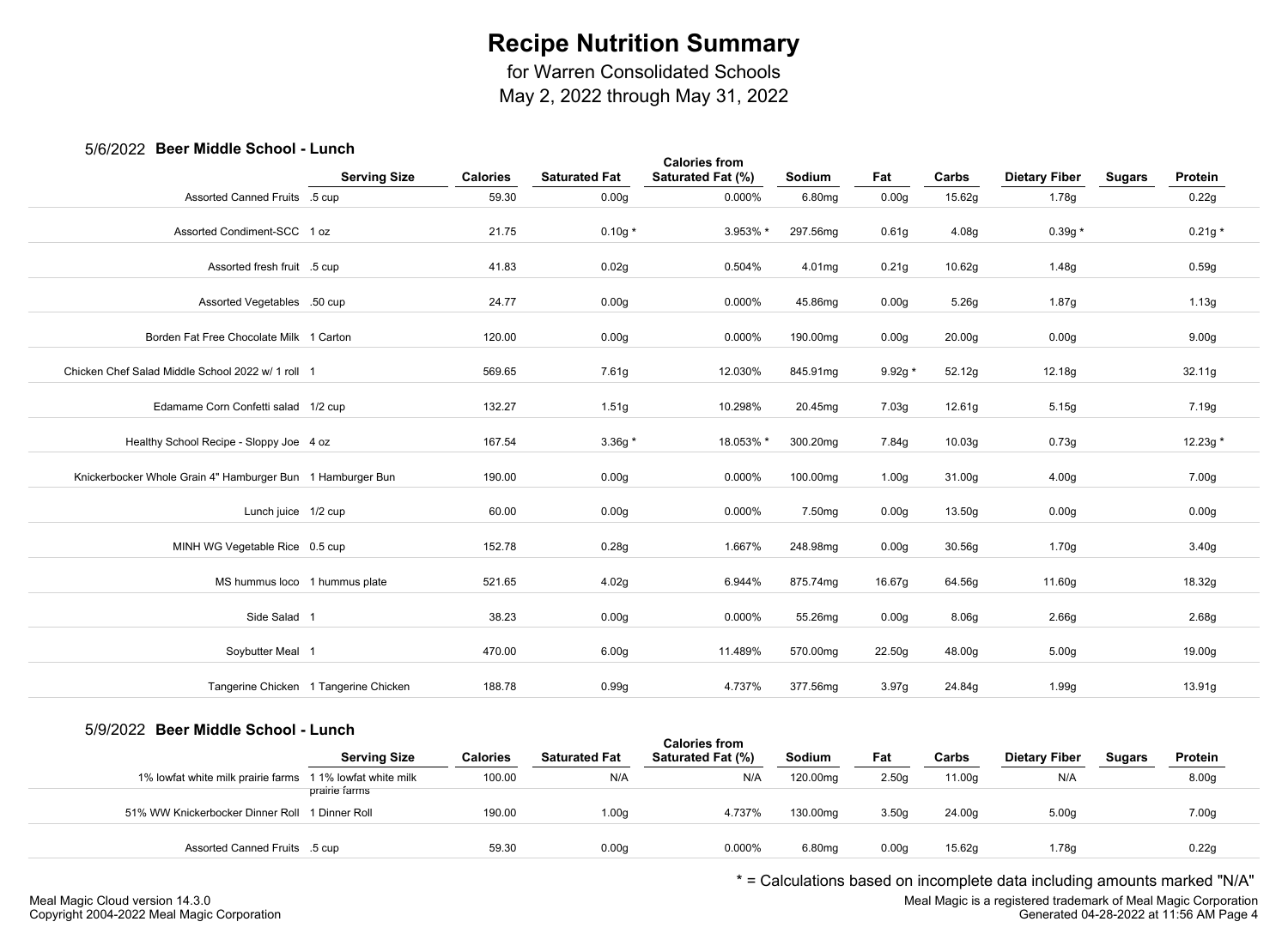for Warren Consolidated Schools

May 2, 2022 through May 31, 2022

### 5/9/2022 **Beer Middle School - Lunch**

| con miaalo oollool                                              | <b>Serving Size</b> | <b>Calories</b> | <b>Saturated Fat</b> | <b>Calories from</b><br>Saturated Fat (%) | Sodium    | Fat               | Carbs              | <b>Dietary Fiber</b> | <b>Sugars</b> | Protein           |
|-----------------------------------------------------------------|---------------------|-----------------|----------------------|-------------------------------------------|-----------|-------------------|--------------------|----------------------|---------------|-------------------|
| Assorted Condiment-SCC 1 oz                                     |                     | 21.75           | $0.10g*$             | 3.953% *                                  | 297.56mg  | 0.61g             | 4.08g              | $0.39g*$             |               | $0.21g *$         |
|                                                                 |                     |                 |                      |                                           |           |                   |                    |                      |               |                   |
| Assorted fresh fruit .5 cup                                     |                     | 41.83           | 0.02g                | 0.504%                                    | 4.01mg    | 0.21g             | 10.62g             | 1.48g                |               | 0.59g             |
| Assorted Vegetables .50 cup                                     |                     | 24.77           | 0.00 <sub>g</sub>    | 0.000%                                    | 45.86mg   | 0.00 <sub>g</sub> | 5.26g              | 1.87g                |               | 1.13g             |
| Borden Fat Free Chocolate Milk 1 Carton                         |                     | 120.00          | 0.00 <sub>g</sub>    | 0.000%                                    | 190.00mg  | 0.00 <sub>g</sub> | 20.00g             | 0.00g                |               | 9.00 <sub>g</sub> |
| Broccoli cuts .50 cup                                           |                     | 17.50           | 0.00 <sub>g</sub>    | 0.000%                                    | 12.50mg   | 0.00 <sub>g</sub> | 2.50 <sub>g</sub>  | 1.00 <sub>g</sub>    |               | 1.00 <sub>g</sub> |
| Chicken Chef Salad Middle School 2022 w/ 1 roll 1               |                     | 569.65          | 7.61g                | 12.030%                                   | 845.91mg  | $9.92g *$         | 52.12g             | 12.18g               |               | 32.11g            |
| fat free white milk prairie farms 1 fat free white milk prairie | farms               | 80.00           | N/A                  | N/A                                       | 120.00mg  | N/A               | 11.00g             | N/A                  |               | 8.00g             |
| Lunch juice 1/2 cup                                             |                     | 60.00           | 0.00 <sub>g</sub>    | 0.000%                                    | 7.50mg    | 0.00 <sub>g</sub> | 13.50g             | 0.00 <sub>g</sub>    |               | 0.00 <sub>g</sub> |
| MS hummus loco 1 hummus plate                                   |                     | 521.65          | 4.02g                | 6.944%                                    | 875.74mg  | 16.67g            | 64.56g             | 11.60g               |               | 18.32g            |
| Nabisco Lil' Squares Honey Graham Cracker 1 pkt                 |                     | 130.00          | 0.00 <sub>g</sub>    | 0.000%                                    | 150.00mg  | 3.00 <sub>g</sub> | 24.00g             | 2.00 <sub>g</sub>    |               | 2.00 <sub>g</sub> |
| Penne Pasta with Alfredo Sauce 1 Penne Pasta with Alfredo       |                     | 290.00          | 7.00 <sub>g</sub>    | 21.724%                                   | 1140.00mg | 12.00g            | 30.00 <sub>g</sub> | 2.00 <sub>g</sub>    |               | 17.00g            |
| Side Salad 1                                                    | Sauce               | 38.23           | 0.00 <sub>g</sub>    | 0.000%                                    | 55.26mg   | 0.00 <sub>g</sub> | 8.06 <sub>g</sub>  | 2.66 <sub>g</sub>    |               | 2.68g             |
| Soybutter Meal 1                                                |                     | 470.00          | 6.00 <sub>g</sub>    | 11.489%                                   | 570.00mg  | 22.50g            | 48.00g             | 5.00 <sub>g</sub>    |               | 19.00g            |
| Whole Grain Chicken Tenders 3 each                              |                     | 260.00          | 3.00 <sub>g</sub>    | 10.385%                                   | 390.00mg  | 14.95g            | 15.00g             | 3.00 <sub>g</sub>    |               | 15.00g            |
|                                                                 |                     |                 |                      |                                           |           |                   |                    |                      |               |                   |

#### 5/10/2022 **Beer Middle School - Lunch**

| <u>UNICULL DUUI MINNIV UUIIVUI</u>                        | -------             |                 |                      | <b>Calories from</b>     |               |       |        |                      |        |                   |  |
|-----------------------------------------------------------|---------------------|-----------------|----------------------|--------------------------|---------------|-------|--------|----------------------|--------|-------------------|--|
|                                                           | <b>Serving Size</b> | <b>Calories</b> | <b>Saturated Fat</b> | <b>Saturated Fat (%)</b> | <b>Sodium</b> | Fat   | Carbs  | <b>Dietary Fiber</b> | Sugars | Protein           |  |
| "New York Style" Whole Grain Garlic Knot 1 Garlic Knot    |                     | 170.00          | 1.50g                | 7.941%                   | 190.00mg      | 6.00q | 27.00g | 3.00q                |        | 5.00 <sub>g</sub> |  |
| 1% lowfat white milk prairie farms 1 1% lowfat white milk |                     | 100.00          | N/A                  | N/A                      | 120.00mg      | 2.50q | 11.00g | N/A                  |        | 8.00g             |  |
|                                                           | prairie farms       |                 |                      |                          |               |       |        |                      |        |                   |  |
| Assorted Canned Fruits .5 cup                             |                     | 59.30           | 0.00 <sub>g</sub>    | 0.000%                   | 6.80mg        | 0.00q | 15.62g | 1.78g                |        | 0.22g             |  |

\* = Calculations based on incomplete data including amounts marked "N/A"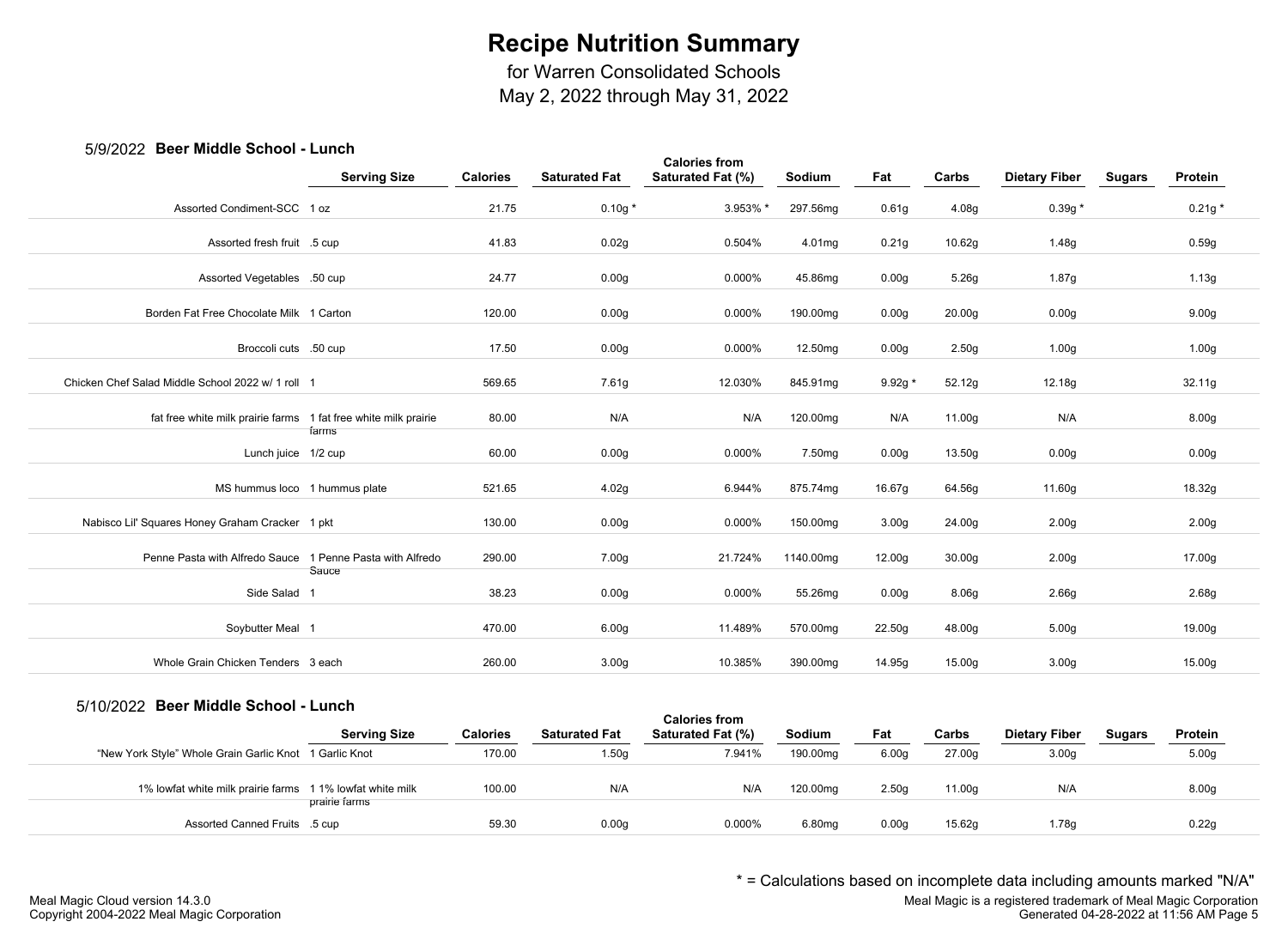for Warren Consolidated Schools

May 2, 2022 through May 31, 2022

## 5/10/2022 **Beer Middle School - Lunch**

| <b>POST INTRATE OUTPUT</b>                                                |                     |                 |                      | <b>Calories from</b> |          |                    |                    |                      |               |                   |
|---------------------------------------------------------------------------|---------------------|-----------------|----------------------|----------------------|----------|--------------------|--------------------|----------------------|---------------|-------------------|
|                                                                           | <b>Serving Size</b> | <b>Calories</b> | <b>Saturated Fat</b> | Saturated Fat (%)    | Sodium   | Fat                | Carbs              | <b>Dietary Fiber</b> | <b>Sugars</b> | Protein           |
| Assorted Condiment-SCC 1 oz                                               |                     | 21.75           | $0.10g *$            | 3.953% *             | 297.56mg | 0.61g              | 4.08g              | $0.39g *$            |               | $0.21g *$         |
| Assorted fresh fruit .5 cup                                               |                     | 41.83           | 0.02g                | 0.504%               | 4.01mg   | 0.21g              | 10.62g             | 1.48g                |               | 0.59g             |
| Assorted Vegetables .50 cup                                               |                     | 24.77           | 0.00 <sub>g</sub>    | 0.000%               | 45.86mg  | 0.00 <sub>g</sub>  | 5.26g              | 1.87g                |               | 1.13g             |
| Borden Fat Free Chocolate Milk 1 Carton                                   |                     | 120.00          | 0.00 <sub>g</sub>    | 0.000%               | 190.00mg | 0.00 <sub>g</sub>  | 20.00 <sub>g</sub> | 0.00 <sub>g</sub>    |               | 9.00 <sub>g</sub> |
| Brown Gravy 2 oz                                                          |                     | 20.67           | 0.25g                | 11.025%              | 19.87mg  | 1.42g              | 1.76g              | 0.06g                |               | 0.24g             |
| CN Spicy black bean burger high school on 1 sandwich<br>knickerbocker bun |                     | 370.00          | 1.00 <sub>g</sub>    | 2.432%               | 490.00mg | 8.00g              | 45.00g             | 10.00 <sub>g</sub>   |               | 21.00g            |
| creamy coleslaw .25                                                       |                     | 37.64           | 0.00 <sub>g</sub>    | 0.000%               | 60.79mg  | 1.59g              | 5.23g              | 0.97g                |               | 0.49g             |
| Lunch juice 1/2 cup                                                       |                     | 60.00           | 0.00 <sub>g</sub>    | 0.000%               | 7.50mg   | 0.00 <sub>g</sub>  | 13.50g             | 0.00g                |               | 0.00g             |
| Mashed Potatoes 1/2 cup                                                   |                     | 70.33           | 0.00 <sub>g</sub>    | 0.000%               | 15.07mg  | 0.00 <sub>g</sub>  | 15.07g             | 1.00 <sub>g</sub>    |               | 2.01 <sub>g</sub> |
| Meatballs 5 each                                                          |                     | 162.00          | 4.00 <sub>g</sub>    | 22.222%              | 234.00mg | 10.00 <sub>g</sub> | 5.00 <sub>g</sub>  | 1.00 <sub>g</sub>    |               | 13.00g            |
| Middle School Parfait with Banana Bread & Granola 1                       |                     | 759.34          | 4.06g                | 4.809%               | 542.25mg | 21.14g             | 129.81g            | 6.90g $*$            |               | 17.57g            |
| Par Baked Pizza Big Daddy's Middle School 1 slice                         |                     | 360.00          | 8.00 <sub>g</sub>    | 20.000%              | 490.00mg | 16.00g             | 35.00g             | 4.00 <sub>g</sub>    |               | 18.00g            |
| Side Salad 1                                                              |                     | 38.23           | 0.00 <sub>g</sub>    | 0.000%               | 55.26mg  | 0.00 <sub>g</sub>  | 8.06g              | 2.66 <sub>g</sub>    |               | 2.68g             |
| Turkey & Cheese Sub 2022 w/ knickerbock Sub Bun 1                         |                     | 381.25          | $5.51g*$             | 13.011% *            | 819.96mg | 14.59g             | 25.70g             | 4.58g                |               | 23.76g            |
| Veggie Chef Salad Middle School - 2022 w/ 1 roll 1                        |                     | 387.15          | 4.75g                | 11.038%              | 457.91mg | 11.73g             | 37.68g             | 9.18 <sub>g</sub>    |               | 25.40g            |
|                                                                           |                     |                 |                      |                      |          |                    |                    |                      |               |                   |

#### 5/11/2022 **Beer Middle School - Lunch**

|                                    | <b>Serving Size</b>                     | <b>Calories</b> | <b>Saturated Fat</b> | <b>Calories from</b><br>Saturated Fat (%) | Sodium             | Fat   | Carbs  | <b>Dietary Fiber</b> | <b>Sugars</b> | Protein   |  |
|------------------------------------|-----------------------------------------|-----------------|----------------------|-------------------------------------------|--------------------|-------|--------|----------------------|---------------|-----------|--|
| 1% lowfat white milk prairie farms | 1 1% lowfat white milk<br>prairie farms | 100.00          | N/A                  | N/A                                       | 120.00mg           | 2.50q | 11.00g | N/A                  |               | 8.00g     |  |
| Assorted Canned Fruits .5 cup      |                                         | 59.30           | 0.00 <sub>g</sub>    | 0.000%                                    | 6.80 <sub>mq</sub> | 0.00q | 15.62g | 1.78g                |               | 0.22g     |  |
| Assorted Condiment-SCC 1 oz        |                                         | 21.75           | $0.10g *$            | 3.953% *                                  | 297.56mg           | 0.61q | 4.08g  | 0.39g                |               | $0.21g *$ |  |

\* = Calculations based on incomplete data including amounts marked "N/A"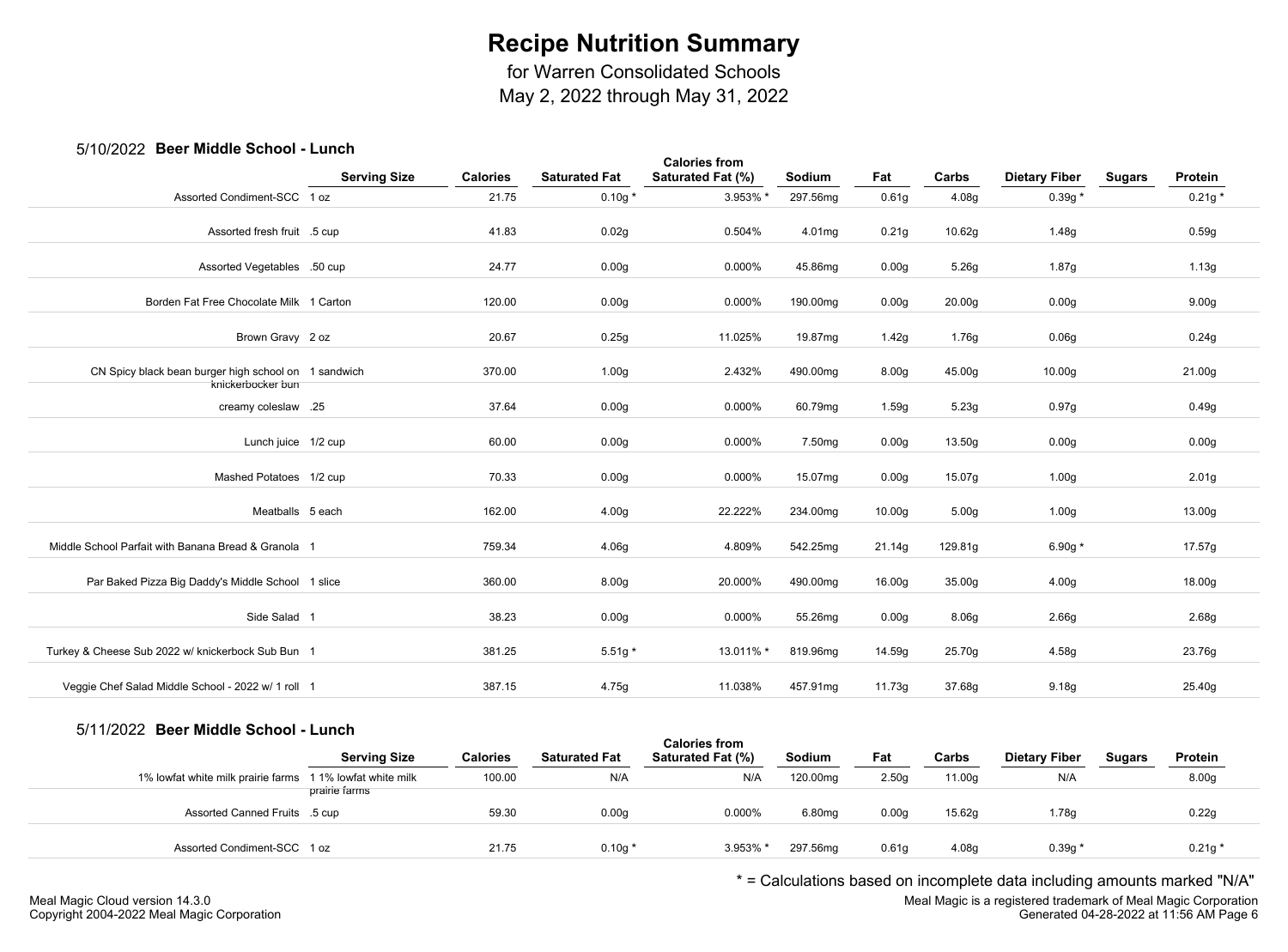for Warren Consolidated Schools

May 2, 2022 through May 31, 2022

### 5/11/2022 **Beer Middle School - Lunch**

| ZUZZ DUUI MIUUIU UUIIUUI                          |                                   |                 |                      |                                           |           |                   |                   |                      |               |                   |
|---------------------------------------------------|-----------------------------------|-----------------|----------------------|-------------------------------------------|-----------|-------------------|-------------------|----------------------|---------------|-------------------|
|                                                   | <b>Serving Size</b>               | <b>Calories</b> | <b>Saturated Fat</b> | <b>Calories from</b><br>Saturated Fat (%) | Sodium    | Fat               | Carbs             | <b>Dietary Fiber</b> | <b>Sugars</b> | Protein           |
| Assorted fresh fruit .5 cup                       |                                   | 41.83           | 0.02g                | 0.504%                                    | 4.01mg    | 0.21g             | 10.62g            | 1.48g                |               | 0.59g             |
| Assorted Vegetables .50 cup                       |                                   | 24.77           | 0.00 <sub>g</sub>    | 0.000%                                    | 45.86mg   | 0.00 <sub>g</sub> | 5.26g             | 1.87g                |               | 1.13g             |
| Borden Fat Free Chocolate Milk 1 Carton           |                                   | 120.00          | 0.00 <sub>g</sub>    | 0.000%                                    | 190.00mg  | 0.00g             | 20.00g            | 0.00g                |               | 9.00 <sub>g</sub> |
| Bosco Sticks - Whole Grain                        | 2 Bosco Sticks - Whole<br>Grain   | 300.00          | 5.00 <sub>g</sub>    | 15.000%                                   | 440.00mg  | 10.00g            | 34.00g            | 4.00g                |               | 20.00g            |
| Carrots & Corn 1/2 cup                            |                                   | $33.00*$        | $0.00g *$            | $0.000\%$ *                               | 0.00mg *  | $0.00g *$         | 7.80g *           | $0.82g *$            |               | 1.20g $*$         |
| Chicken Chef Salad Middle School 2022 w/ 1 roll 1 |                                   | 569.65          | 7.61g                | 12.030%                                   | 845.91mg  | 9.92g *           | 52.12g            | 12.18g               |               | 32.11g            |
|                                                   | fruited jello 1/2 cup (#8 scoop)  | 114.49          | N/A                  | N/A                                       | 38.42mg * | N/A               | 29.54g            | 1.10g $*$            |               | $0.37g*$          |
| Grilled Italian Sub 1                             |                                   | 425.90          | $7.12g*$             | 15.515%                                   | 2035.29mg | 18.43g            | 32.85g            | 4.00 <sub>g</sub>    |               | 32.32g            |
| Lunch juice 1/2 cup                               |                                   | 60.00           | 0.00 <sub>g</sub>    | 0.000%                                    | 7.50mg    | 0.00g             | 13.50g            | 0.00g                |               | 0.00 <sub>g</sub> |
| MS hummus loco 1 hummus plate                     |                                   | 521.65          | 4.02g                | 6.944%                                    | 875.74mg  | 16.67g            | 64.56g            | 11.60g               |               | 18.32g            |
|                                                   | sauce, marinara 1 sauce, marinara | 60.00           | 0.00 <sub>g</sub>    | 0.000%                                    | 490.00mg  | 2.00 <sub>g</sub> | 9.00 <sub>g</sub> | 2.00 <sub>g</sub>    |               | 2.00 <sub>g</sub> |
| Side Salad 1                                      |                                   | 38.23           | 0.00 <sub>g</sub>    | 0.000%                                    | 55.26mg   | 0.00g             | 8.06g             | 2.66g                |               | 2.68g             |
| Soybutter Meal 1                                  |                                   | 470.00          | 6.00 <sub>g</sub>    | 11.489%                                   | 570.00mg  | 22.50g            | 48.00g            | 5.00 <sub>g</sub>    |               | 19.00g            |
|                                                   |                                   |                 |                      |                                           |           |                   |                   |                      |               |                   |

#### 5/12/2022 **Beer Middle School - Lunch**

| <u>UNICIALE DUUI MIUUIU UUIIUUI - LUIIUII </u>               | <b>Serving Size</b>                     | <b>Calories</b> | <b>Saturated Fat</b> | <b>Calories from</b><br>Saturated Fat (%) | Sodium   | Fat               | Carbs  | <b>Dietary Fiber</b> | <b>Sugars</b> | Protein           |
|--------------------------------------------------------------|-----------------------------------------|-----------------|----------------------|-------------------------------------------|----------|-------------------|--------|----------------------|---------------|-------------------|
| 1% lowfat white milk prairie farms                           | 1 1% lowfat white milk<br>prairie farms | 100.00          | N/A                  | N/A                                       | 120.00mg | 2.50 <sub>g</sub> | 11.00g | N/A                  |               | 8.00 <sub>g</sub> |
| 2 for 1 Buffalo style glazed chicken drumsticks 2 drumsticks |                                         | 170.00          | 2.50 <sub>g</sub>    | 13.235%                                   | 300.00mg | 10.00q            | 4.00q  | 0.00q                |               | 17.00g            |
| 51% WW Knickerbocker Dinner Roll 1 Dinner Roll               |                                         | 190.00          | 1.00 <sub>g</sub>    | 4.737%                                    | 130.00mg | 3.50 <sub>g</sub> | 24.00g | 5.00 <sub>q</sub>    |               | 7.00 <sub>g</sub> |
| Assorted Canned Fruits .5 cup                                |                                         | 59.30           | 0.00 <sub>g</sub>    | 0.000%                                    | 6.80mg   | 0.00q             | 15.62g | 1.78a                |               | 0.22q             |

\* = Calculations based on incomplete data including amounts marked "N/A"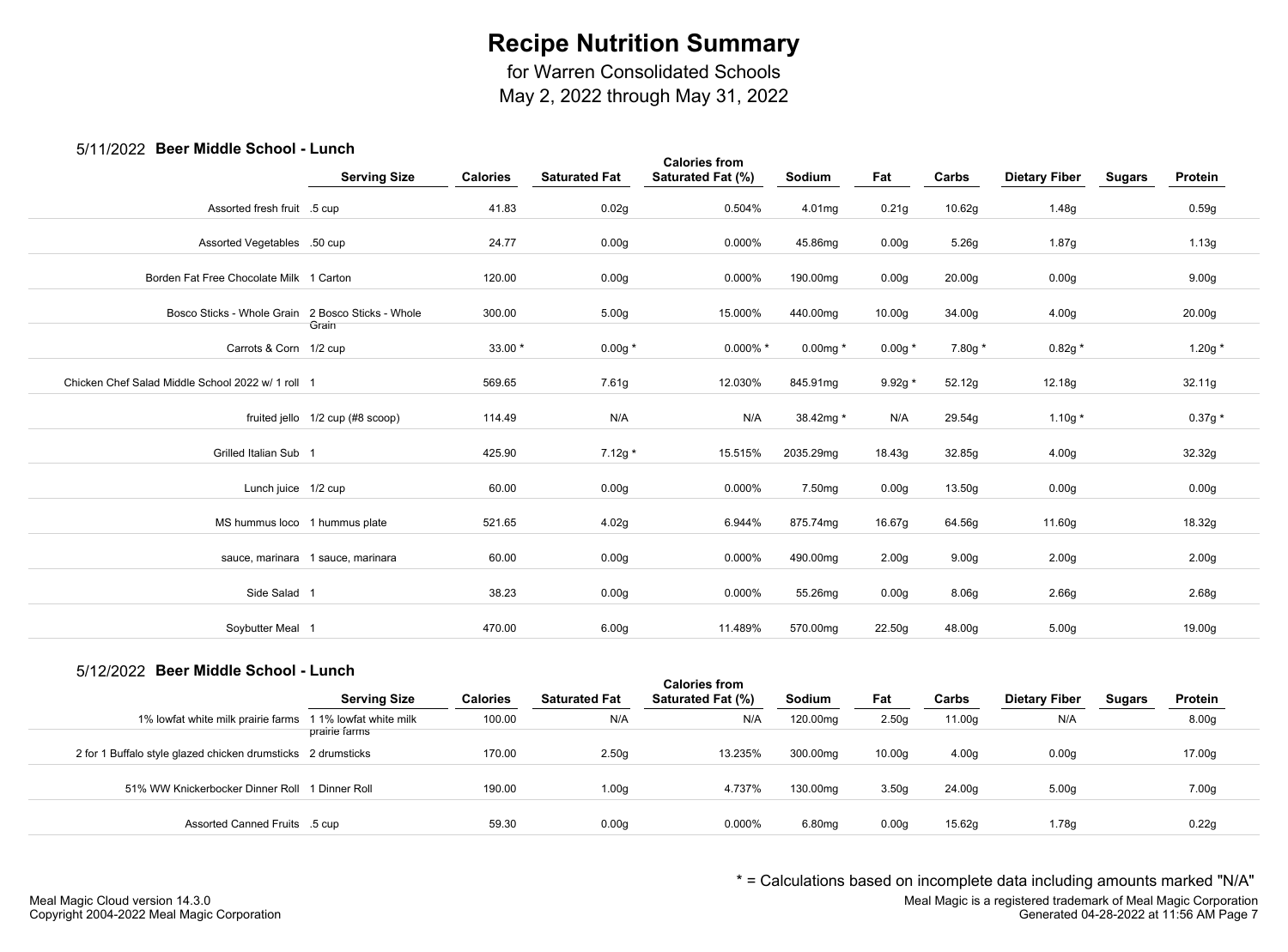for Warren Consolidated Schools

May 2, 2022 through May 31, 2022

## 5/12/2022 **Beer Middle School - Lunch**

| <b>POUL INIQUID OUILOUI</b>                                     |                     |                 |                      |                                           |                    |                    |                    |                      |        |                   |  |
|-----------------------------------------------------------------|---------------------|-----------------|----------------------|-------------------------------------------|--------------------|--------------------|--------------------|----------------------|--------|-------------------|--|
|                                                                 | <b>Serving Size</b> | <b>Calories</b> | <b>Saturated Fat</b> | <b>Calories from</b><br>Saturated Fat (%) | Sodium             | Fat                | Carbs              | <b>Dietary Fiber</b> | Sugars | Protein           |  |
| Assorted Condiment-SCC 1 oz                                     |                     | 21.75           | $0.10g *$            | 3.953% *                                  | 297.56mg           | 0.61 <sub>g</sub>  | 4.08g              | $0.39g *$            |        | $0.21g *$         |  |
| Assorted fresh fruit .5 cup                                     |                     | 41.83           | 0.02g                | 0.504%                                    | 4.01mg             | 0.21g              | 10.62g             | 1.48g                |        | 0.59g             |  |
| Assorted Vegetables .50 cup                                     |                     | 24.77           | 0.00 <sub>g</sub>    | 0.000%                                    | 45.86mg            | 0.00 <sub>g</sub>  | 5.26g              | 1.87g                |        | 1.13g             |  |
| Beef Vegetable Soup 1 cup                                       |                     | 68.70           | 0.15g                | 1.971%                                    | 604.61mg           | 0.62g              | 12.64g             | 2.45g                |        | 3.67g             |  |
| Borden Fat Free Chocolate Milk 1 Carton                         |                     | 120.00          | 0.00 <sub>g</sub>    | 0.000%                                    | 190.00mg           | 0.00 <sub>g</sub>  | 20.00 <sub>g</sub> | 0.00 <sub>g</sub>    |        | 9.00 <sub>g</sub> |  |
| fat free white milk prairie farms 1 fat free white milk prairie | farms               | 80.00           | N/A                  | N/A                                       | 120.00mg           | N/A                | 11.00g             | N/A                  |        | 8.00 <sub>g</sub> |  |
| Hot Off the Grill Grilled Cheese Sandwiches 1 Sandwiches        |                     | 280.00          | 6.00g                | 19.286%                                   | 580.00mg           | 10.00 <sub>g</sub> | 31.00g             | 3.00 <sub>g</sub>    |        | 19.00g            |  |
| Italian Style Green Beans 1/2 cup                               |                     | 120.24          | 2.12g                | 15.864%                                   | 260.06mg           | 7.69g              | 9.32g              | 2.05g                |        | 3.68g             |  |
| Lunch juice 1/2 cup                                             |                     | 60.00           | 0.00 <sub>g</sub>    | 0.000%                                    | 7.50 <sub>mq</sub> | 0.00 <sub>g</sub>  | 13.50g             | 0.00 <sub>g</sub>    |        | 0.00 <sub>g</sub> |  |
| Middle School Parfait with Banana Bread & Granola 1             |                     | 759.34          | 4.06g                | 4.809%                                    | 542.25mg           | 21.14g             | 129.81g            | 6.90g $*$            |        | 17.57g            |  |
| Side Salad 1                                                    |                     | 38.23           | 0.00 <sub>g</sub>    | 0.000%                                    | 55.26mg            | 0.00q              | 8.06 <sub>g</sub>  | 2.66 <sub>g</sub>    |        | 2.68g             |  |
| Turkey & Cheese Sub 2022 w/ knickerbock Sub Bun 1               |                     | 381.25          | $5.51g*$             | 13.011% *                                 | 819.96mg           | 14.59g             | 25.70g             | 4.58g                |        | 23.76g            |  |
| Veggie Chef Salad Middle School - 2022 w/ 1 roll 1              |                     | 387.15          | 4.75g                | 11.038%                                   | 457.91mg           | 11.73g             | 37.68g             | 9.18g                |        | 25.40g            |  |
|                                                                 |                     |                 |                      |                                           |                    |                    |                    |                      |        |                   |  |

# 5/13/2022 **Beer Middle School - Lunch**

| <u>ULIULA DUUL MININ UUHUU FEMINII</u> |                        |                 |                      | <b>Calories from</b> |          |                   |        |                      |               |                   |  |
|----------------------------------------|------------------------|-----------------|----------------------|----------------------|----------|-------------------|--------|----------------------|---------------|-------------------|--|
|                                        | <b>Serving Size</b>    | <b>Calories</b> | <b>Saturated Fat</b> | Saturated Fat (%)    | Sodium   | Fat               | Carbs  | <b>Dietary Fiber</b> | <b>Sugars</b> | Protein           |  |
| 1% lowfat white milk prairie farms     | 1 1% lowfat white milk | 100.00          | N/A                  | N/A                  | 120.00mg | 2.50 <sub>g</sub> | 11.00g | N/A                  |               | 8.00 <sub>g</sub> |  |
|                                        | prairie farms          |                 |                      |                      |          |                   |        |                      |               |                   |  |
| Assorted Canned Fruits .5 cup          |                        | 59.30           | 0.00 <sub>g</sub>    | 0.000%               | 6.80mg   | 0.00 <sub>g</sub> | 15.62g | 1.78g                |               | 0.22g             |  |
|                                        |                        |                 |                      |                      |          |                   |        |                      |               |                   |  |
| Assorted Condiment-SCC 1 oz            |                        | 21.75           | $0.10g*$             | 3.953% *             | 297.56mg | 0.61q             | 4.08g  | $0.39g *$            |               | $0.21g *$         |  |
|                                        |                        |                 |                      |                      |          |                   |        |                      |               |                   |  |
| Assorted fresh fruit .5 cup            |                        | 41.83           | 0.02g                | 0.504%               | 4.01mg   | 0.21q             | 10.62g | 1.48g                |               | 0.59g             |  |
|                                        |                        |                 |                      |                      |          |                   |        |                      |               |                   |  |
| Assorted Vegetables .50 cup            |                        | 24.77           | 0.00 <sub>g</sub>    | 0.000%               | 45.86mg  | 0.00 <sub>g</sub> | 5.26g  | 1.87g                |               | 1.13g             |  |
|                                        |                        |                 |                      |                      |          |                   |        |                      |               |                   |  |

\* = Calculations based on incomplete data including amounts marked "N/A"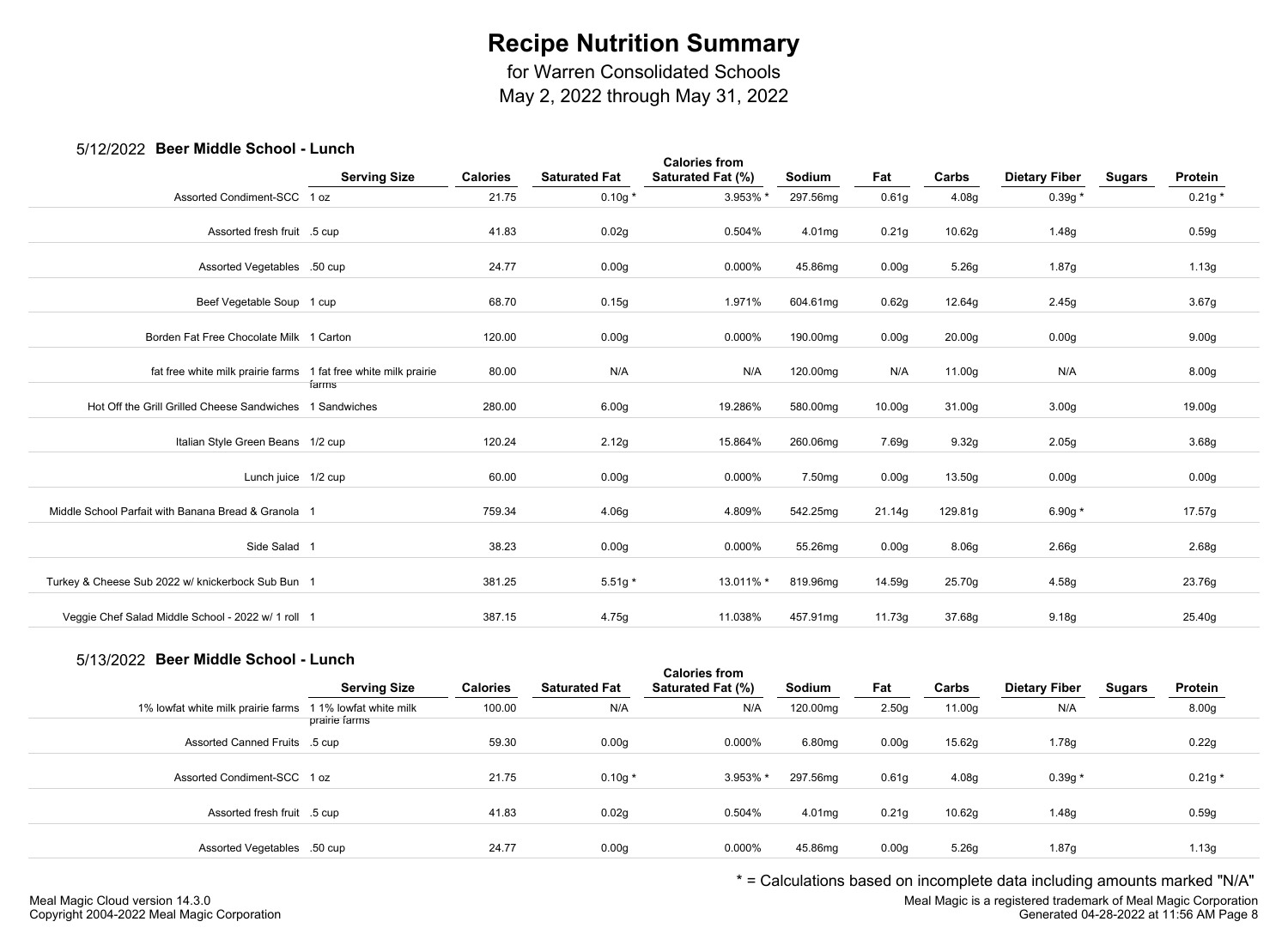for Warren Consolidated Schools

May 2, 2022 through May 31, 2022

### 5/13/2022 **Beer Middle School - Lunch**

| ULL DUUI IIIIWWIU<br>"                                          |                                         |                 |                      |                                           |                    |                   |        |                      |               |                   |  |
|-----------------------------------------------------------------|-----------------------------------------|-----------------|----------------------|-------------------------------------------|--------------------|-------------------|--------|----------------------|---------------|-------------------|--|
|                                                                 | <b>Serving Size</b>                     | <b>Calories</b> | <b>Saturated Fat</b> | <b>Calories from</b><br>Saturated Fat (%) | Sodium             | Fat               | Carbs  | <b>Dietary Fiber</b> | <b>Sugars</b> | Protein           |  |
| bean, vegetarian 1/2 cup                                        |                                         | 130.00          | 0.00 <sub>g</sub>    | 0.000%                                    | 473.00mg           | 0.00 <sub>g</sub> | 26.00g | 6.00 <sub>g</sub>    |               | 7.00g             |  |
| Borden Fat Free Chocolate Milk 1 Carton                         |                                         | 120.00          | 0.00 <sub>g</sub>    | 0.000%                                    | 190.00mg           | 0.00 <sub>g</sub> | 20.00g | 0.00 <sub>g</sub>    |               | 9.00 <sub>g</sub> |  |
| Chicken Chef Salad Middle School 2022 w/ 1 roll 1               |                                         | 569.65          | 7.61g                | 12.030%                                   | 845.91mg           | $9.92g *$         | 52.12g | 12.18g               |               | 32.11g            |  |
| fat free white milk prairie farms 1 fat free white milk prairie | farms                                   | 80.00           | N/A                  | N/A                                       | 120.00mg           | N/A               | 11.00g | N/A                  |               | 8.00g             |  |
| HS Fish Sandwich 1                                              |                                         | 320.00          | 1.00 <sub>g</sub>    | 2.813%                                    | 355.00mg           | 9.00 <sub>g</sub> | 41.00g | 6.00 <sub>g</sub>    |               | 21.00g            |  |
| Lunch juice 1/2 cup                                             |                                         | 60.00           | 0.00 <sub>g</sub>    | 0.000%                                    | 7.50 <sub>mg</sub> | 0.00g             | 13.50g | 0.00 <sub>g</sub>    |               | 0.00 <sub>g</sub> |  |
| MS Chicken Parm Sandwich 1                                      |                                         | 201.54          | 3.11g                | 13.903%                                   | 642.59mg           | 6.40 <sub>g</sub> | 24.22g | 3.56g                |               | 12.03g            |  |
| MS hummus loco 1 hummus plate                                   |                                         | 521.65          | 4.02g                | 6.944%                                    | 875.74mg           | 16.67g            | 64.56g | 11.60g               |               | 18.32g            |  |
|                                                                 | Orange Juice 1 juice, orange 100% fresh | 61.00           | 0.00 <sub>g</sub>    | 0.000%                                    | 0.00 <sub>mg</sub> | 0.00 <sub>g</sub> | 14.00g | 0.00 <sub>g</sub>    |               | 0.00 <sub>g</sub> |  |
| Side Salad 1                                                    |                                         | 38.23           | 0.00 <sub>g</sub>    | 0.000%                                    | 55.26mg            | 0.00 <sub>g</sub> | 8.06g  | 2.66g                |               | 2.68g             |  |
| Soybutter Meal 1                                                |                                         | 470.00          | 6.00 <sub>g</sub>    | 11.489%                                   | 570.00mg           | 22.50g            | 48.00g | 5.00 <sub>g</sub>    |               | 19.00g            |  |
| tomato, cherry 1                                                |                                         | 21.00           | 0.00 <sub>g</sub>    | 0.000%                                    | 8.80mg             | 0.00 <sub>g</sub> | 4.90g  | 0.98g                |               | 1.00 <sub>g</sub> |  |
| Tony's Cheese French Bread Pizza, 50/50 Cheese 1 Pizza          |                                         | 290.00          | 4.00g                | 12.414%                                   | 440.00mg           | 11.00g            | 33.00g | 0.00 <sub>g</sub>    |               | 17.00g            |  |
| Biend                                                           |                                         |                 |                      |                                           |                    |                   |        |                      |               |                   |  |

#### 5/16/2022 **Beer Middle School - Lunch**

| <u>UNIUNICULE DUUI MINNIU UUIIUUI - LUIIUII</u>          | <b>Serving Size</b> | <b>Calories</b> | <b>Saturated Fat</b> | <b>Calories from</b><br>Saturated Fat (%) | Sodium   | Fat               | Carbs  | <b>Dietary Fiber</b> | <b>Sugars</b> | Protein           |
|----------------------------------------------------------|---------------------|-----------------|----------------------|-------------------------------------------|----------|-------------------|--------|----------------------|---------------|-------------------|
| 1% lowfat white milk prairie farms 11% lowfat white milk | prairie farms       | 100.00          | N/A                  | N/A                                       | 120.00mg | 2.50 <sub>g</sub> | 11.00g | N/A                  |               | 8.00 <sub>g</sub> |
| 51% WW Knickerbocker Dinner Roll 1 Dinner Roll           |                     | 190.00          | 1.00 <sub>g</sub>    | 4.737%                                    | 130.00mg | 3.50 <sub>g</sub> | 24.00g | 5.00 <sub>q</sub>    |               | 7.00 <sub>g</sub> |
| Assorted Canned Fruits .5 cup                            |                     | 59.30           | 0.00q                | 0.000%                                    | 6.80mg   | 0.00q             | 15.62g | 1.78a                |               | 0.22g             |
| Assorted Condiment-SCC 1 oz                              |                     | 21.75           | $0.10g*$             | 3.953% *                                  | 297.56mg | 0.61q             | 4.08g  | $0.39q *$            |               | $0.21g*$          |

\* = Calculations based on incomplete data including amounts marked "N/A"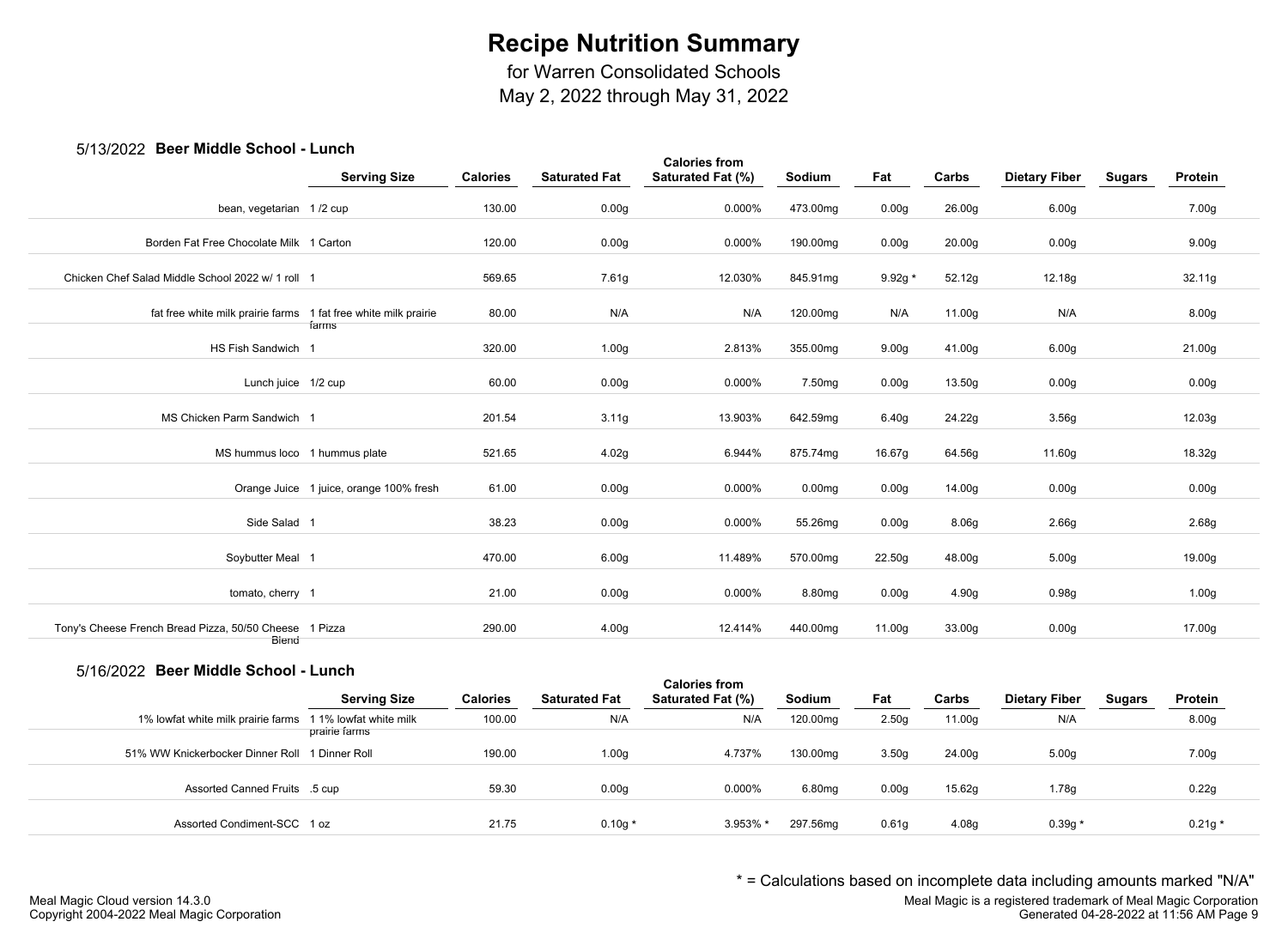for Warren Consolidated Schools

May 2, 2022 through May 31, 2022

### 5/16/2022 **Beer Middle School - Lunch**

| יט יש<br>LULL DUUI MINGUIU OUIIUUI                              | ------                            |                 |                      |                                           |                    |                   |        |                      |        |                   |  |
|-----------------------------------------------------------------|-----------------------------------|-----------------|----------------------|-------------------------------------------|--------------------|-------------------|--------|----------------------|--------|-------------------|--|
|                                                                 | <b>Serving Size</b>               | <b>Calories</b> | <b>Saturated Fat</b> | <b>Calories from</b><br>Saturated Fat (%) | Sodium             | Fat               | Carbs  | <b>Dietary Fiber</b> | Sugars | Protein           |  |
| Assorted fresh fruit .5 cup                                     |                                   | 41.83           | 0.02g                | 0.504%                                    | 4.01mg             | 0.21g             | 10.62g | 1.48g                |        | 0.59g             |  |
| Assorted Vegetables .50 cup                                     |                                   | 24.77           | 0.00g                | 0.000%                                    | 45.86mg            | 0.00 <sub>g</sub> | 5.26g  | 1.87g                |        | 1.13g             |  |
| Borden Fat Free Chocolate Milk 1 Carton                         |                                   | 120.00          | 0.00 <sub>g</sub>    | 0.000%                                    | 190.00mg           | 0.00g             | 20.00g | 0.00 <sub>g</sub>    |        | 9.00 <sub>g</sub> |  |
|                                                                 | Carrots frozen 1/2 cup (#8 scoop) | 36.68           | 0.00 <sub>g</sub>    | 0.000%                                    | 58.42mg            | 1.36g             | 8.15g  | 2.72g                |        | 1.09g             |  |
| Chicken Chef Salad Middle School 2022 w/ 1 roll 1               |                                   | 569.65          | 7.61g                | 12.030%                                   | 845.91mg           | 9.92g *           | 52.12g | 12.18g               |        | 32.11g            |  |
| fat free white milk prairie farms 1 fat free white milk prairie | farms                             | 80.00           | N/A                  | N/A                                       | 120.00mg           | N/A               | 11.00g | N/A                  |        | 8.00 <sub>g</sub> |  |
| Lunch juice 1/2 cup                                             |                                   | 60.00           | 0.00g                | 0.000%                                    | 7.50 <sub>mg</sub> | 0.00 <sub>g</sub> | 13.50g | 0.00g                |        | 0.00g             |  |
| Macaroni and Cheese Whole Grain/elbow 6 oz                      |                                   | 299.99          | N/A                  | N/A                                       | 659.99mg           | 15.00g            | 27.00g | 2.00 <sub>g</sub>    |        | 16.00g            |  |
| MS hummus loco 1 hummus plate                                   |                                   | 521.65          | 4.02g                | 6.944%                                    | 875.74mg           | 16.67g            | 64.56g | 11.60g               |        | 18.32g            |  |
| Par Baked Pizza Big Daddy's Middle School 1 slice               |                                   | 360.00          | 8.00 <sub>g</sub>    | 20.000%                                   | 490.00mg           | 16.00g            | 35.00g | 4.00 <sub>g</sub>    |        | 18.00g            |  |
| Side Salad 1                                                    |                                   | 38.23           | 0.00g                | 0.000%                                    | 55.26mg            | 0.00 <sub>g</sub> | 8.06g  | 2.66g                |        | 2.68g             |  |
| Soybutter Meal 1                                                |                                   | 470.00          | 6.00 <sub>g</sub>    | 11.489%                                   | 570.00mg           | 22.50g            | 48.00g | 5.00 <sub>g</sub>    |        | 19.00g            |  |

#### 5/17/2022 **Beer Middle School - Lunch**

|                                         | <b>Serving Size</b>                     | <b>Calories</b> | <b>Saturated Fat</b> | <b>Calories from</b><br>Saturated Fat (%) | Sodium   | Fat               | Carbs              | <b>Dietary Fiber</b> | Sugars | Protein           |  |
|-----------------------------------------|-----------------------------------------|-----------------|----------------------|-------------------------------------------|----------|-------------------|--------------------|----------------------|--------|-------------------|--|
| 1% lowfat white milk prairie farms      | 1 1% lowfat white milk<br>prairie farms | 100.00          | N/A                  | N/A                                       | 120.00mg | 2.50 <sub>g</sub> | 11.00g             | N/A                  |        | 8.00 <sub>g</sub> |  |
| Assorted Canned Fruits .5 cup           |                                         | 59.30           | 0.00 <sub>g</sub>    | 0.000%                                    | 6.80mg   | 0.00 <sub>g</sub> | 15.62g             | 1.78g                |        | 0.22g             |  |
| Assorted Condiment-SCC 1 oz             |                                         | 21.75           | $0.10g *$            | 3.953% *                                  | 297.56mg | 0.61 <sub>g</sub> | 4.08 <sub>g</sub>  | $0.39g *$            |        | $0.21g *$         |  |
| Assorted fresh fruit .5 cup             |                                         | 41.83           | 0.02g                | 0.504%                                    | 4.01mg   | 0.21 <sub>g</sub> | 10.62g             | 1.48g                |        | 0.59g             |  |
| Assorted Vegetables .50 cup             |                                         | 24.77           | 0.00 <sub>g</sub>    | 0.000%                                    | 45.86mg  | 0.00 <sub>g</sub> | 5.26g              | 1.87g                |        | 1.13g             |  |
| Borden Fat Free Chocolate Milk 1 Carton |                                         | 120.00          | 0.00 <sub>g</sub>    | 0.000%                                    | 190.00mg | 0.00 <sub>g</sub> | 20.00 <sub>g</sub> | 0.00 <sub>g</sub>    |        | 9.00 <sub>g</sub> |  |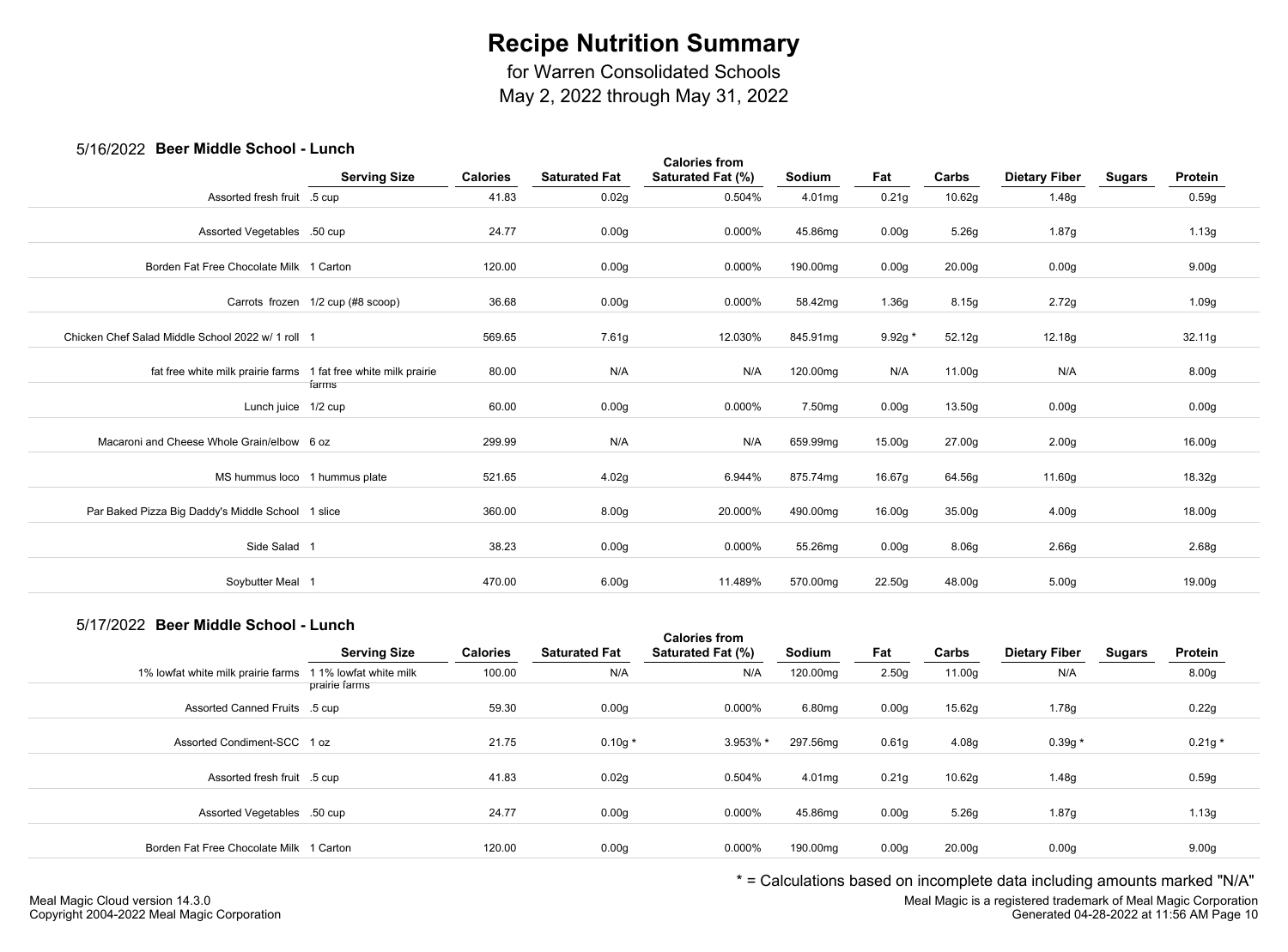for Warren Consolidated Schools

May 2, 2022 through May 31, 2022

### 5/17/2022 **Beer Middle School - Lunch**

| 07 THEOLL DUCT MIGGIC OCTION                                    |                                       |                 |                      |                                           |               |        |                    |                      |               |                   |  |
|-----------------------------------------------------------------|---------------------------------------|-----------------|----------------------|-------------------------------------------|---------------|--------|--------------------|----------------------|---------------|-------------------|--|
|                                                                 | <b>Serving Size</b>                   | <b>Calories</b> | <b>Saturated Fat</b> | <b>Calories from</b><br>Saturated Fat (%) | <b>Sodium</b> | Fat    | Carbs              | <b>Dietary Fiber</b> | <b>Sugars</b> | Protein           |  |
| broccoli salad .50 cup                                          |                                       | 192.74          | 0.01 <sub>g</sub>    | 0.042%                                    | 130.12mg      | 4.16g  | 37.46g             | 1.94g                |               | 1.72g             |  |
| Central Chili recipe with Beef Crumble & Beans 1 cup            |                                       | 191.15          | 4.08g                | 19.210%                                   | 250.93mg      | 9.52g  | 8.14g              | 1.89g                |               | 15.75g            |  |
|                                                                 | Cornbread Poppers 6 Cornbread Poppers | 597.41          | 13.10g               | 19.741%                                   | 789.60mg      | 29.23g | 74.76g             | 5.46g                |               | 9.07g             |  |
| fat free white milk prairie farms 1 fat free white milk prairie |                                       | 80.00           | N/A                  | N/A                                       | 120.00mg      | N/A    | 11.00g             | N/A                  |               | 8.00 <sub>g</sub> |  |
| Lunch juice 1/2 cup                                             | farms                                 | 60.00           | 0.00g                | 0.000%                                    | 7.50mg        | 0.00g  | 13.50g             | 0.00g                |               | 0.00 <sub>g</sub> |  |
| Middle School Parfait with Banana Bread & Granola 1             |                                       | 759.34          | 4.06g                | 4.809%                                    | 542.25mg      | 21.14g | 129.81g            | 6.90g $*$            |               | 17.57g            |  |
| Side Salad 1                                                    |                                       | 38.23           | 0.00 <sub>g</sub>    | 0.000%                                    | 55.26mg       | 0.00g  | 8.06g              | 2.66g                |               | 2.68g             |  |
| SuperPretzel Pre-Baked Whole Wheat Soft Pretzels 1 Pretzel      |                                       | 150.00          | 0.00 <sub>g</sub>    | 0.000%                                    | 140.00mg      | 1.00g  | 30.00 <sub>g</sub> | 3.00 <sub>g</sub>    |               | 5.00 <sub>g</sub> |  |
| Turkey & Cheese Sub 2022 w/ knickerbock Sub Bun 1               |                                       | 381.25          | $5.51g*$             | 13.011% *                                 | 819.96mg      | 14.59g | 25.70g             | 4.58g                |               | 23.76g            |  |
| Ultimate Cheddar Cheese Sauce 6oz 6 oz                          |                                       | 260.15          | 12.01g               | 41.538%                                   | 1100.63mg     | 18.01g | 8.00 <sub>g</sub>  | 0.00g                |               | 16.01g            |  |
| Veggie Chef Salad Middle School - 2022 w/ 1 roll 1              |                                       | 387.15          | 4.75g                | 11.038%                                   | 457.91mg      | 11.73g | 37.68g             | 9.18g                |               | 25.40g            |  |
|                                                                 |                                       |                 |                      |                                           |               |        |                    |                      |               |                   |  |

#### 5/18/2022 **Beer Middle School - Lunch**

|                                                | <b>Serving Size</b>                     | <b>Calories</b> | <b>Saturated Fat</b> | <b>Calories from</b><br>Saturated Fat (%) | Sodium   | Fat               | Carbs  | <b>Dietary Fiber</b> | <b>Sugars</b> | Protein           |  |
|------------------------------------------------|-----------------------------------------|-----------------|----------------------|-------------------------------------------|----------|-------------------|--------|----------------------|---------------|-------------------|--|
| 1% lowfat white milk prairie farms             | 1 1% lowfat white milk<br>prairie farms | 100.00          | N/A                  | N/A                                       | 120.00mg | 2.50 <sub>g</sub> | 11.00g | N/A                  |               | 8.00 <sub>g</sub> |  |
| 51% WW Knickerbocker Dinner Roll 1 Dinner Roll |                                         | 190.00          | 1.00 <sub>g</sub>    | 4.737%                                    | 130.00mg | 3.50 <sub>g</sub> | 24.00g | 5.00 <sub>g</sub>    |               | 7.00g             |  |
| Assorted Canned Fruits .5 cup                  |                                         | 59.30           | 0.00q                | 0.000%                                    | 6.80mg   | 0.00 <sub>g</sub> | 15.62g | 1.78g                |               | 0.22g             |  |
| Assorted Condiment-SCC 1 oz                    |                                         | 21.75           | $0.10g*$             | 3.953% *                                  | 297.56mg | 0.61 <sub>g</sub> | 4.08g  | $0.39g *$            |               | $0.21g *$         |  |
| Assorted fresh fruit .5 cup                    |                                         | 41.83           | 0.02g                | 0.504%                                    | 4.01mg   | 0.21g             | 10.62q | 1.48g                |               | 0.59g             |  |
| Assorted Vegetables .50 cup                    |                                         | 24.77           | 0.00 <sub>g</sub>    | 0.000%                                    | 45.86mg  | 0.00 <sub>g</sub> | 5.26q  | 1.87g                |               | 1.13g             |  |

\* = Calculations based on incomplete data including amounts marked "N/A"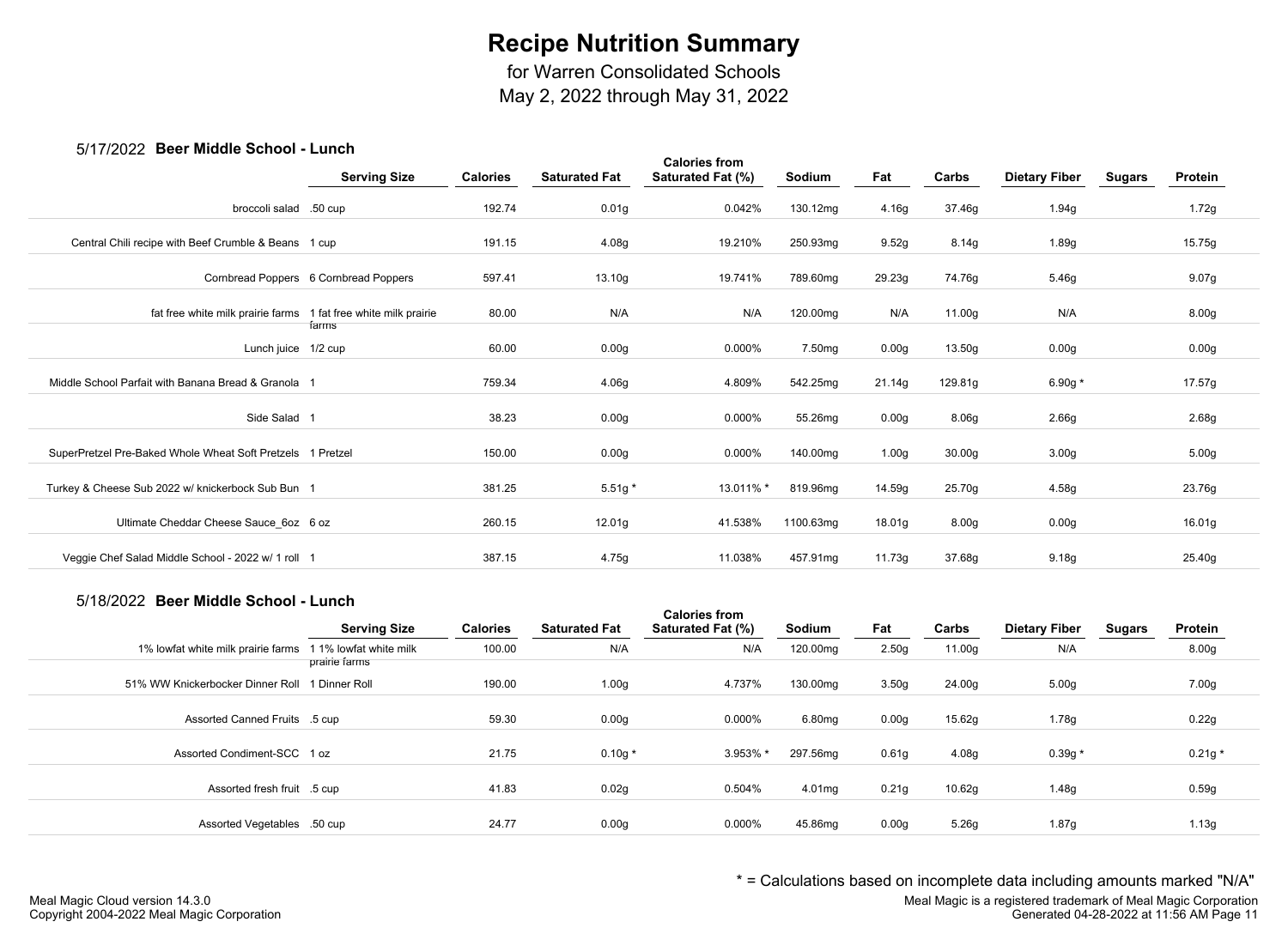for Warren Consolidated Schools

May 2, 2022 through May 31, 2022

## 5/18/2022 **Beer Middle School - Lunch**

| <b>POUL INIQUID OUILOUI</b>                                               |                                   |                 |                      |                                           |                    |                    |                    |                      |               |                    |
|---------------------------------------------------------------------------|-----------------------------------|-----------------|----------------------|-------------------------------------------|--------------------|--------------------|--------------------|----------------------|---------------|--------------------|
|                                                                           | <b>Serving Size</b>               | <b>Calories</b> | <b>Saturated Fat</b> | <b>Calories from</b><br>Saturated Fat (%) | Sodium             | Fat                | Carbs              | <b>Dietary Fiber</b> | <b>Sugars</b> | Protein            |
| Borden Fat Free Chocolate Milk 1 Carton                                   |                                   | 120.00          | 0.00 <sub>g</sub>    | 0.000%                                    | 190.00mg           | 0.00 <sub>g</sub>  | 20.00 <sub>g</sub> | 0.00 <sub>g</sub>    |               | 9.00 <sub>g</sub>  |
| Bosco Sticks - Whole Grain                                                | 2 Bosco Sticks - Whole<br>Grain   | 300.00          | 5.00 <sub>g</sub>    | 15.000%                                   | 440.00mg           | 10.00g             | 34.00g             | 4.00 <sub>g</sub>    |               | 20.00 <sub>g</sub> |
| CN Spicy black bean burger high school on 1 sandwich<br>knickerbocker bun |                                   | 370.00          | 1.00 <sub>g</sub>    | 2.432%                                    | 490.00mg           | 8.00 <sub>g</sub>  | 45.00g             | 10.00 <sub>g</sub>   |               | 21.00g             |
| Knickerbocker Whole Grain 4" Hamburger Bun 1 Hamburger Bun                |                                   | 190.00          | 0.00 <sub>g</sub>    | 0.000%                                    | 100.00mg           | 1.00 <sub>g</sub>  | 31.00g             | 4.00 <sub>g</sub>    |               | 7.00g              |
| Lunch juice 1/2 cup                                                       |                                   | 60.00           | 0.00 <sub>g</sub>    | 0.000%                                    | 7.50 <sub>mg</sub> | 0.00 <sub>g</sub>  | 13.50g             | 0.00 <sub>g</sub>    |               | 0.00 <sub>g</sub>  |
| Meatloaf with Cheese 1                                                    |                                   | 170.00          | 5.00 <sub>g</sub>    | 26.471%                                   | 390.00mg           | 10.00 <sub>g</sub> | 8.00 <sub>g</sub>  | 1.00 <sub>g</sub>    |               | 12.00g             |
| MS hummus loco 1 hummus plate                                             |                                   | 521.65          | 4.02g                | 6.944%                                    | 875.74mg           | 16.67g             | 64.56g             | 11.60g               |               | 18.32g             |
|                                                                           | sauce, marinara 1 sauce, marinara | 60.00           | 0.00 <sub>g</sub>    | 0.000%                                    | 490.00mg           | 2.00 <sub>g</sub>  | 9.00 <sub>g</sub>  | 2.00 <sub>g</sub>    |               | 2.00 <sub>g</sub>  |
| Side Salad 1                                                              |                                   | 38.23           | 0.00 <sub>g</sub>    | 0.000%                                    | 55.26mg            | 0.00 <sub>g</sub>  | 8.06g              | 2.66 <sub>g</sub>    |               | 2.68g              |
| Soybutter Meal 1                                                          |                                   | 470.00          | 6.00 <sub>g</sub>    | 11.489%                                   | 570.00mg           | 22.50g             | 48.00g             | 5.00 <sub>g</sub>    |               | 19.00g             |
| Tasty Brands Breaded Onion Rings - 2 pieces 2 Onion Rings                 |                                   | 80.00           | 0.60 <sub>g</sub>    | 6.750%                                    | 80.00mg            | 3.20 <sub>g</sub>  | 11.20g             | 1.20 <sub>g</sub>    |               | 1.20g              |
| Vegetarian Beans Canned 1/2 cup (#8Scoop)                                 |                                   | 145.08          | 0.00 <sub>g</sub>    | 0.000%                                    | 553.69mg           | 0.00 <sub>g</sub>  | 29.70g             | 6.11g                |               | $7.12g *$          |
| Veggie Chef Salad Middle School - 2022 w/ 1 roll 1                        |                                   | 387.15          | 4.75g                | 11.038%                                   | 457.91mg           | 11.73g             | 37.68g             | 9.18 <sub>g</sub>    |               | 25.40g             |
|                                                                           |                                   |                 |                      |                                           |                    |                    |                    |                      |               |                    |

## 5/19/2022 **Beer Middle School - Lunch**

| <u>ULIULA DUULINIUUD OUIIUUI LUIIUII</u> |                        |                 |                      | <b>Calories from</b> |          |                   |                   |                      |        |                   |  |
|------------------------------------------|------------------------|-----------------|----------------------|----------------------|----------|-------------------|-------------------|----------------------|--------|-------------------|--|
|                                          | <b>Serving Size</b>    | <b>Calories</b> | <b>Saturated Fat</b> | Saturated Fat (%)    | Sodium   | Fat               | Carbs             | <b>Dietary Fiber</b> | Sugars | Protein           |  |
| 1% lowfat white milk prairie farms       | 1 1% lowfat white milk | 100.00          | N/A                  | N/A                  | 120.00mg | 2.50 <sub>g</sub> | 11.00g            | N/A                  |        | 8.00 <sub>g</sub> |  |
|                                          | prairie farms          |                 |                      |                      |          |                   |                   |                      |        |                   |  |
| 51% WW Knickerbocker Dinner Roll         | 1 Dinner Roll          | 190.00          | 1.00 <sub>g</sub>    | 4.737%               | 130.00mg | 3.50 <sub>g</sub> | 24.00g            | 5.00 <sub>g</sub>    |        | 7.00g             |  |
|                                          |                        |                 |                      |                      |          |                   |                   |                      |        |                   |  |
| Assorted Canned Fruits .5 cup            |                        | 59.30           | 0.00 <sub>g</sub>    | 0.000%               | 6.80mg   | 0.00 <sub>g</sub> | 15.62g            | 1.78g                |        | 0.22g             |  |
|                                          |                        |                 |                      |                      |          |                   |                   |                      |        |                   |  |
| Assorted Condiment-SCC 1 oz              |                        | 21.75           | $0.10g*$             | 3.953% *             | 297.56mg | 0.61 <sub>g</sub> | 4.08 <sub>g</sub> | $0.39g *$            |        | $0.21g *$         |  |
|                                          |                        |                 |                      |                      |          |                   |                   |                      |        |                   |  |
| Assorted fresh fruit .5 cup              |                        | 41.83           | 0.02g                | 0.504%               | 4.01mg   | 0.21 <sub>g</sub> | 10.62g            | 1.48g                |        | 0.59g             |  |
|                                          |                        |                 |                      |                      |          |                   |                   |                      |        |                   |  |

\* = Calculations based on incomplete data including amounts marked "N/A"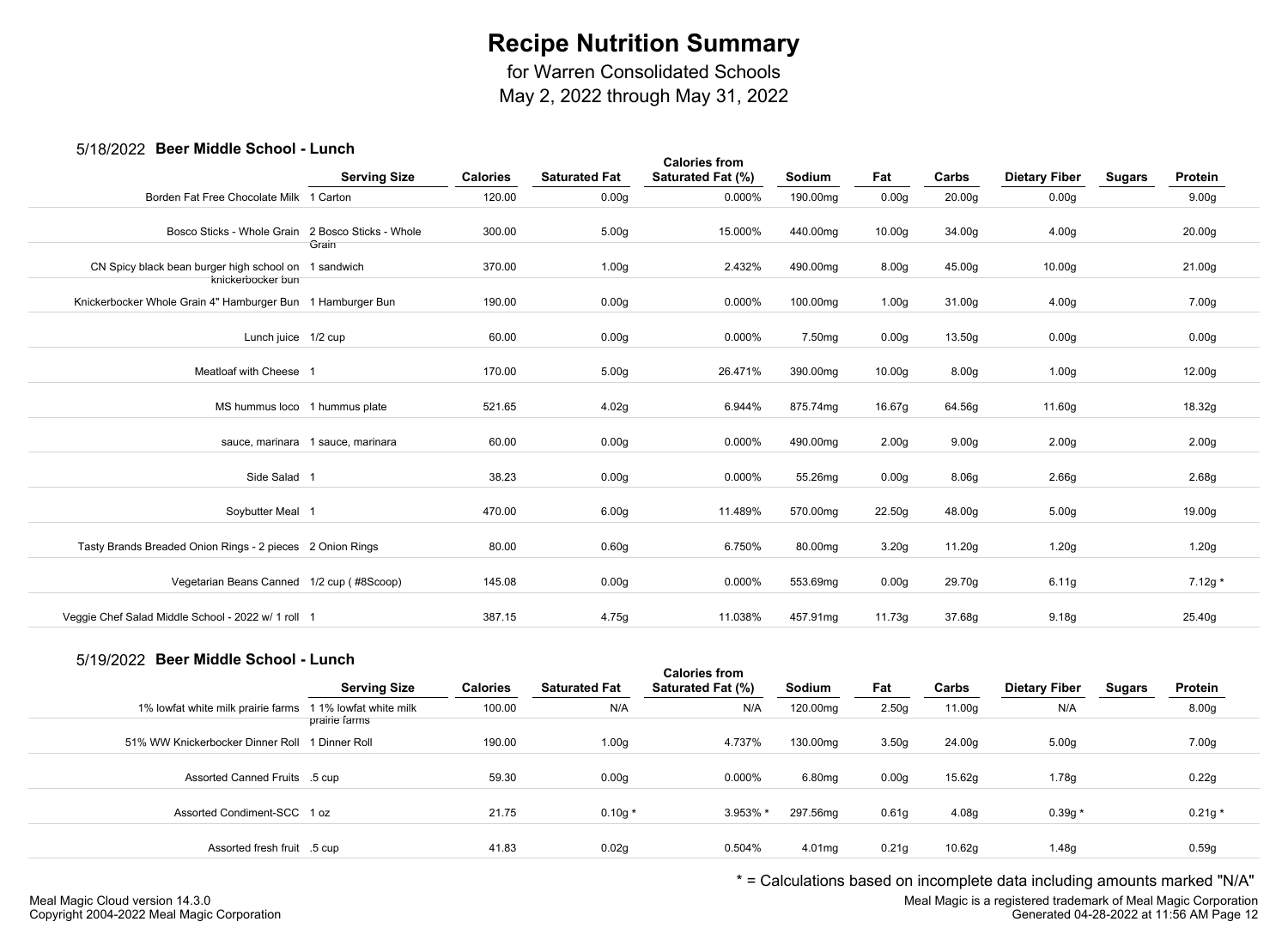for Warren Consolidated Schools

May 2, 2022 through May 31, 2022

### 5/19/2022 **Beer Middle School - Lunch**

| 00 IUILULL DUUI IIIIUUIU OUIIUUI                                | -----               |                 |                      |                                           |           |                   |         |                      |               |                   |  |
|-----------------------------------------------------------------|---------------------|-----------------|----------------------|-------------------------------------------|-----------|-------------------|---------|----------------------|---------------|-------------------|--|
|                                                                 | <b>Serving Size</b> | <b>Calories</b> | <b>Saturated Fat</b> | <b>Calories from</b><br>Saturated Fat (%) | Sodium    | Fat               | Carbs   | <b>Dietary Fiber</b> | <b>Sugars</b> | Protein           |  |
| Assorted Vegetables .50 cup                                     |                     | 24.77           | 0.00 <sub>g</sub>    | 0.000%                                    | 45.86mg   | 0.00 <sub>g</sub> | 5.26g   | 1.87g                |               | 1.13g             |  |
| Baked potato Half potato half                                   |                     | 69.14           | 0.00 <sub>g</sub>    | 0.000%                                    | 2.86mg    | 0.00 <sub>g</sub> | 15.43g  | 1.14g                |               | 1.71g             |  |
| Borden Fat Free Chocolate Milk 1 Carton                         |                     | 120.00          | 0.00 <sub>g</sub>    | 0.000%                                    | 190.00mg  | 0.00g             | 20.00g  | 0.00g                |               | 9.00 <sub>g</sub> |  |
| cheese ravioli with marinara sauce 3 each                       |                     | 253.85          | $0.00g *$            | $0.000\%$ *                               | 1073.08mg | 5.46g             | 34.08g  | 3.46g                |               | 17.46g            |  |
| Chicken nuggets 1 serving of 5                                  |                     | 240.00          | 2.50g                | 9.375%                                    | 470.00mg  | 14.00g            | 16.00g  | 3.00 <sub>g</sub>    |               | 13.00g            |  |
| fat free white milk prairie farms 1 fat free white milk prairie |                     | 80.00           | N/A                  | N/A                                       | 120.00mg  | N/A               | 11.00g  | N/A                  |               | 8.00g             |  |
| Lunch juice 1/2 cup                                             | farms               | 60.00           | 0.00 <sub>g</sub>    | 0.000%                                    | 7.50mg    | 0.00 <sub>g</sub> | 13.50g  | 0.00 <sub>g</sub>    |               | 0.00g             |  |
| Middle School Parfait with Banana Bread & Granola 1             |                     | 759.34          | 4.06g                | 4.809%                                    | 542.25mg  | 21.14g            | 129.81g | 6.90g $*$            |               | 17.57g            |  |
| Side Salad 1                                                    |                     | 38.23           | 0.00g                | 0.000%                                    | 55.26mg   | 0.00 <sub>g</sub> | 8.06g   | 2.66g                |               | 2.68g             |  |
| Turkey & Cheese Sub 2022 w/ knickerbock Sub Bun 1               |                     | 381.25          | $5.51g*$             | 13.011% *                                 | 819.96mg  | 14.59g            | 25.70g  | 4.58g                |               | 23.76g            |  |
| Veggie Chef Salad Middle School - 2022 w/ 1 roll 1              |                     | 387.15          | 4.75g                | 11.038%                                   | 457.91mg  | 11.73g            | 37.68g  | 9.18g                |               | 25.40g            |  |
|                                                                 |                     |                 |                      |                                           |           |                   |         |                      |               |                   |  |

#### 5/20/2022 **Beer Middle School - Lunch**

|                                         | <b>Serving Size</b>                     | <b>Calories</b> | <b>Saturated Fat</b> | <b>Calories from</b><br><b>Saturated Fat (%)</b> | Sodium   | Fat               | Carbs              | <b>Dietary Fiber</b> | <b>Sugars</b> | Protein           |
|-----------------------------------------|-----------------------------------------|-----------------|----------------------|--------------------------------------------------|----------|-------------------|--------------------|----------------------|---------------|-------------------|
| 1% lowfat white milk prairie farms      | 1 1% lowfat white milk<br>prairie farms | 100.00          | N/A                  | N/A                                              | 120.00mg | 2.50 <sub>g</sub> | 11.00g             | N/A                  |               | 8.00 <sub>g</sub> |
| Assorted Canned Fruits .5 cup           |                                         | 59.30           | 0.00 <sub>g</sub>    | 0.000%                                           | 6.80mg   | 0.00 <sub>g</sub> | 15.62g             | 1.78g                |               | 0.22g             |
| Assorted Condiment-SCC 1 oz             |                                         | 21.75           | $0.10g *$            | 3.953% *                                         | 297.56mg | 0.61 <sub>g</sub> | 4.08g              | $0.39g *$            |               | $0.21g *$         |
| Assorted fresh fruit .5 cup             |                                         | 41.83           | 0.02g                | 0.504%                                           | 4.01mg   | 0.21 <sub>g</sub> | 10.62g             | 1.48g                |               | 0.59g             |
| Assorted Vegetables .50 cup             |                                         | 24.77           | 0.00 <sub>g</sub>    | 0.000%                                           | 45.86mg  | 0.00 <sub>g</sub> | 5.26g              | 1.87g                |               | 1.13g             |
| Borden Fat Free Chocolate Milk 1 Carton |                                         | 120.00          | 0.00g                | 0.000%                                           | 190.00mg | 0.00 <sub>g</sub> | 20.00 <sub>g</sub> | 0.00 <sub>g</sub>    |               | 9.00 <sub>g</sub> |

\* = Calculations based on incomplete data including amounts marked "N/A"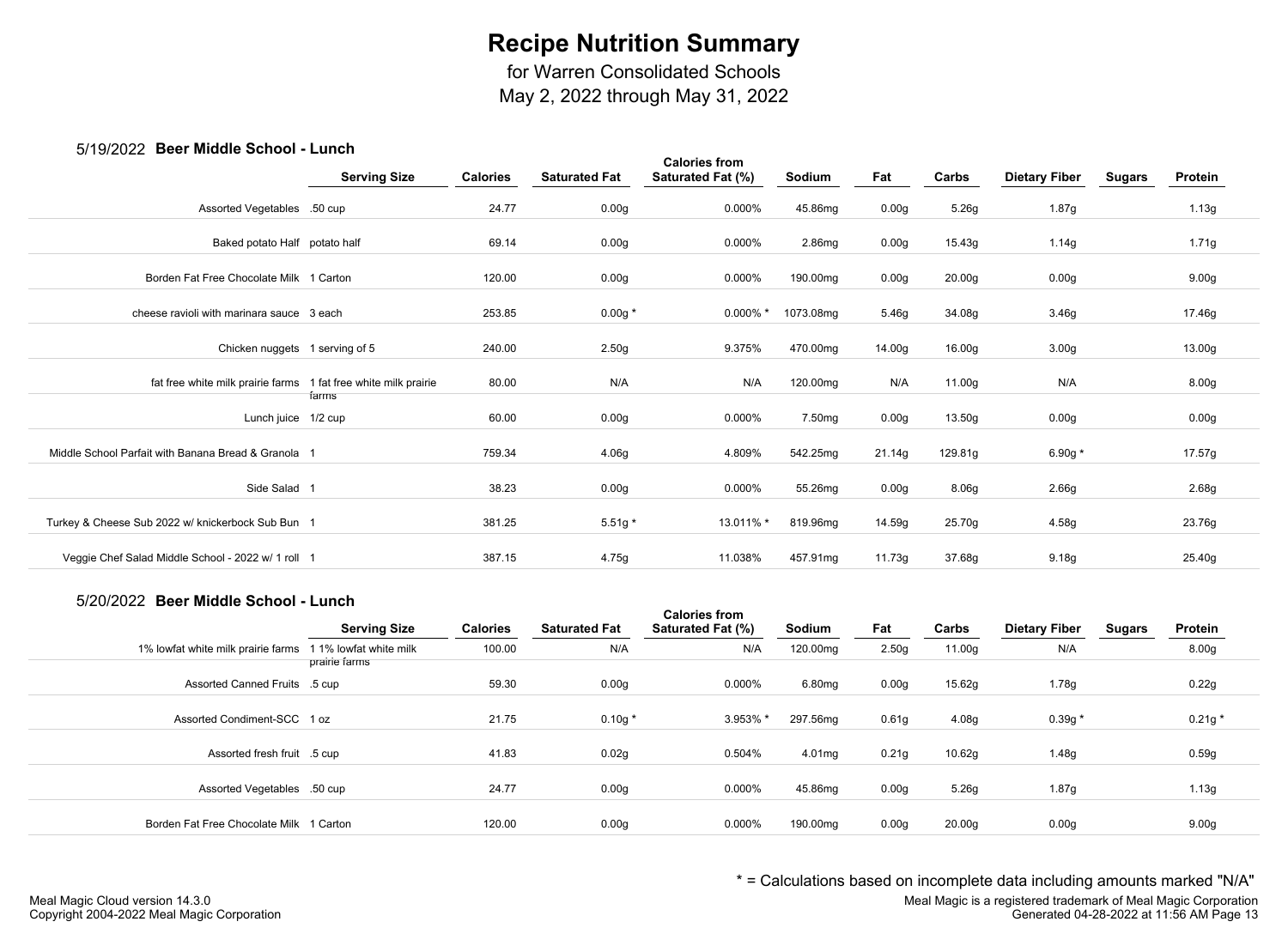for Warren Consolidated Schools

May 2, 2022 through May 31, 2022

### 5/20/2022 **Beer Middle School - Lunch**

| <b>POUL INIQUID OUILOUI</b>                                               | -----                                   |                 |                      |                                           |                    |           |                   |                      |        |                   |
|---------------------------------------------------------------------------|-----------------------------------------|-----------------|----------------------|-------------------------------------------|--------------------|-----------|-------------------|----------------------|--------|-------------------|
|                                                                           | <b>Serving Size</b>                     | <b>Calories</b> | <b>Saturated Fat</b> | <b>Calories from</b><br>Saturated Fat (%) | Sodium             | Fat       | Carbs             | <b>Dietary Fiber</b> | Sugars | Protein           |
| Chicken Chef Salad Middle School 2022 w/ 1 roll                           |                                         | 569.65          | 7.61g                | 12.030%                                   | 845.91mg           | $9.92g *$ | 52.12g            | 12.18g               |        | 32.11g            |
| Egg and Cheese omelte 1                                                   |                                         | 210.00          | 6.00 <sub>g</sub>    | 25.714%                                   | 500.00mg           | 17.00g    | 3.00 <sub>g</sub> | 0.00g                |        | 12.00g            |
| fat free white milk prairie farms 1 fat free white milk prairie           | farms                                   | 80.00           | N/A                  | N/A                                       | 120.00mg           | N/A       | 11.00g            | N/A                  |        | 8.00 <sub>g</sub> |
| Knickerbocker Whole Grain 4" Hamburger Bun 1 Hamburger Bun                |                                         | 190.00          | 0.00 <sub>g</sub>    | 0.000%                                    | 100.00mg           | 1.00g     | 31.00g            | 4.00 <sub>g</sub>    |        | 7.00g             |
| Lunch juice 1/2 cup                                                       |                                         | 60.00           | 0.00 <sub>g</sub>    | 0.000%                                    | 7.50mg             | 0.00g     | 13.50g            | 0.00 <sub>g</sub>    |        | 0.00g             |
| MS hummus loco 1 hummus plate                                             |                                         | 521.65          | 4.02g                | 6.944%                                    | 875.74mg           | 16.67g    | 64.56g            | 11.60g               |        | 18.32g            |
|                                                                           | Orange Juice 1 juice, orange 100% fresh | 61.00           | 0.00 <sub>g</sub>    | 0.000%                                    | 0.00 <sub>mg</sub> | 0.00g     | 14.00g            | 0.00g                |        | 0.00g             |
| Papetti's Whole Grain Cinnamon French Toast, with 2 Papetti's Whole Grain | Glaze, Fro Cinnamon French Toast, wit   | 400.00          | 4.00 <sub>g</sub>    | 9.000%                                    | 560.00mg           | 16.00g    | 52.00g            | 4.00 <sub>g</sub>    |        | 14.00g            |
| Side Salad 1                                                              |                                         | 38.23           | 0.00 <sub>g</sub>    | 0.000%                                    | 55.26mg            | 0.00g     | 8.06g             | 2.66g                |        | 2.68g             |
| Soybutter Meal 1                                                          |                                         | 470.00          | 6.00 <sub>g</sub>    | 11.489%                                   | 570.00mg           | 22.50g    | 48.00g            | 5.00 <sub>g</sub>    |        | 19.00g            |
| tomato, cherry 1                                                          |                                         | 21.00           | 0.00 <sub>g</sub>    | 0.000%                                    | 8.80mg             | 0.00g     | 4.90g             | 0.98g                |        | 1.00g             |
| Whole Grain Breaded Chicken Patty 1 each                                  |                                         | 240.00          | 2.50 <sub>g</sub>    | 9.375%                                    | 460.00mg           | N/A       | 15.00g            | 3.00 <sub>g</sub>    |        | 14.00g            |

#### 5/23/2022 **Beer Middle School - Lunch**

|                                         | <b>Serving Size</b>                     | <b>Calories</b> | <b>Saturated Fat</b> | <b>Calories from</b><br>Saturated Fat (%) | Sodium   | Fat               | Carbs              | <b>Dietary Fiber</b> | Sugars | Protein           |  |
|-----------------------------------------|-----------------------------------------|-----------------|----------------------|-------------------------------------------|----------|-------------------|--------------------|----------------------|--------|-------------------|--|
| 1% lowfat white milk prairie farms      | 1 1% lowfat white milk<br>prairie farms | 100.00          | N/A                  | N/A                                       | 120.00mg | 2.50 <sub>g</sub> | 11.00g             | N/A                  |        | 8.00 <sub>g</sub> |  |
| Assorted Canned Fruits .5 cup           |                                         | 59.30           | 0.00 <sub>g</sub>    | 0.000%                                    | 6.80mg   | 0.00 <sub>g</sub> | 15.62g             | 1.78g                |        | 0.22g             |  |
| Assorted Condiment-SCC 1 oz             |                                         | 21.75           | $0.10g*$             | 3.953% *                                  | 297.56mg | 0.61 <sub>g</sub> | 4.08 <sub>g</sub>  | $0.39g *$            |        | $0.21g *$         |  |
| Assorted fresh fruit .5 cup             |                                         | 41.83           | 0.02g                | 0.504%                                    | 4.01mg   | 0.21g             | 10.62g             | 1.48g                |        | 0.59g             |  |
| Assorted Vegetables .50 cup             |                                         | 24.77           | 0.00 <sub>g</sub>    | $0.000\%$                                 | 45.86mg  | 0.00 <sub>g</sub> | 5.26g              | 1.87g                |        | 1.13g             |  |
| Borden Fat Free Chocolate Milk 1 Carton |                                         | 120.00          | 0.00 <sub>g</sub>    | 0.000%                                    | 190.00mg | 0.00 <sub>g</sub> | 20.00 <sub>g</sub> | 0.00 <sub>g</sub>    |        | 9.00 <sub>g</sub> |  |

\* = Calculations based on incomplete data including amounts marked "N/A"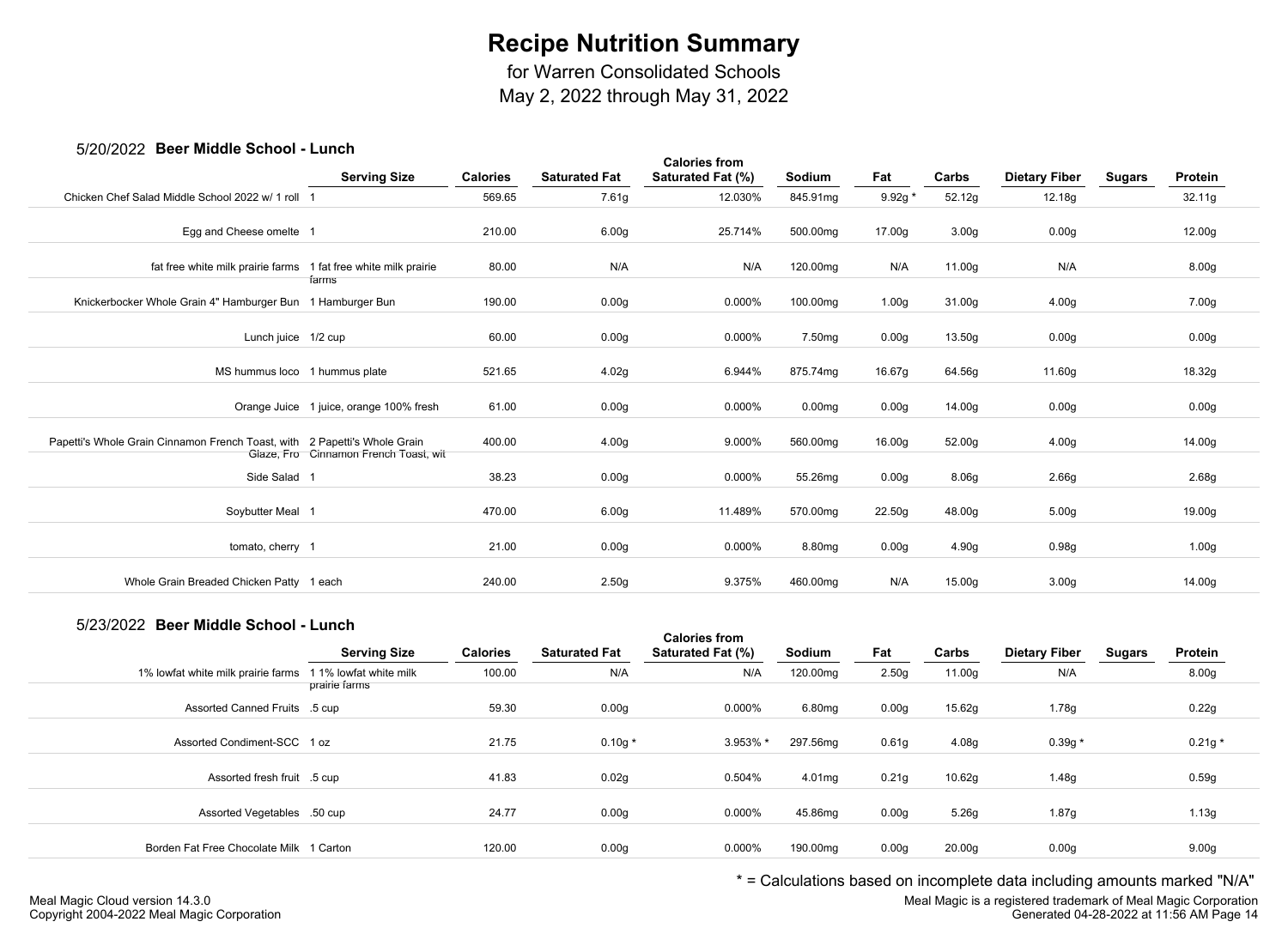for Warren Consolidated Schools

May 2, 2022 through May 31, 2022

#### 5/23/2022 **Beer Middle School - Lunch**

| <i><b>UILUILULE DUUI INIUUIU OUIIOUI</b></i>               |                                               |                 |                      |                                           |                    |                    |        |                      |               |                   |  |
|------------------------------------------------------------|-----------------------------------------------|-----------------|----------------------|-------------------------------------------|--------------------|--------------------|--------|----------------------|---------------|-------------------|--|
|                                                            | <b>Serving Size</b>                           | <b>Calories</b> | <b>Saturated Fat</b> | <b>Calories from</b><br>Saturated Fat (%) | Sodium             | Fat                | Carbs  | <b>Dietary Fiber</b> | <b>Sugars</b> | Protein           |  |
| Chicken Chef Salad Middle School 2022 w/ 1 roll 1          |                                               | 569.65          | 7.61g                | 12.030%                                   | 845.91mg           | $9.92g *$          | 52.12g | 12.18g               |               | 32.11g            |  |
| chicken, patty hot and spicy whole grain                   | 1 chicken, patty hot and<br>spicy whole grain | 270.00          | 3.00 <sub>g</sub>    | 10.000%                                   | 400.00mg           | 15.00 <sub>g</sub> | 17.00g | 3.00 <sub>g</sub>    |               | 15.00g            |  |
| fat free white milk prairie farms                          | 1 fat free white milk prairie<br>farms        | 80.00           | N/A                  | N/A                                       | 120.00mg           | N/A                | 11.00g | N/A                  |               | 8.00 <sub>g</sub> |  |
| Green Beans - frozen 1/2 cup                               |                                               | 29.14           | 0.00 <sub>g</sub>    | 0.000%                                    | 0.00 <sub>mg</sub> | 0.00 <sub>g</sub>  | 4.86g  | 1.94g                |               | 0.97g             |  |
| Knickerbocker Whole Grain 4" Hamburger Bun 1 Hamburger Bun |                                               | 190.00          | 0.00 <sub>g</sub>    | 0.000%                                    | 100.00mg           | 1.00 <sub>g</sub>  | 31.00g | 4.00 <sub>g</sub>    |               | 7.00g             |  |
| Lunch juice 1/2 cup                                        |                                               | 60.00           | 0.00g                | 0.000%                                    | 7.50 <sub>mg</sub> | 0.00 <sub>g</sub>  | 13.50g | 0.00g                |               | 0.00g             |  |
| MS hummus loco 1 hummus plate                              |                                               | 521.65          | 4.02g                | 6.944%                                    | 875.74mg           | 16.67g             | 64.56g | 11.60g               |               | 18.32g            |  |
| Par Baked Pizza Big Daddy's Middle School 1 slice          |                                               | 360.00          | 8.00 <sub>g</sub>    | 20.000%                                   | 490.00mg           | 16.00 <sub>g</sub> | 35.00g | 4.00 <sub>g</sub>    |               | 18.00g            |  |
| Side Salad 1                                               |                                               | 38.23           | 0.00 <sub>g</sub>    | $0.000\%$                                 | 55.26mg            | 0.00 <sub>g</sub>  | 8.06g  | 2.66g                |               | 2.68g             |  |
| Soybutter Meal 1                                           |                                               | 470.00          | 6.00 <sub>g</sub>    | 11.489%                                   | 570.00mg           | 22.50g             | 48.00g | 5.00 <sub>g</sub>    |               | 19.00g            |  |
| Whole Grain Breaded Chicken Patty 1 each                   |                                               | 240.00          | 2.50g                | 9.375%                                    | 460.00mg           | N/A                | 15.00g | 3.00 <sub>g</sub>    |               | 14.00g            |  |
|                                                            |                                               |                 |                      |                                           |                    |                    |        |                      |               |                   |  |

#### 5/24/2022 **Beer Middle School - Lunch**

|                                         | <b>Serving Size</b>                     | <b>Calories</b> | <b>Saturated Fat</b> | <b>Calories from</b><br>Saturated Fat (%) | Sodium   | Fat               | Carbs              | <b>Dietary Fiber</b> | Sugars | Protein           |
|-----------------------------------------|-----------------------------------------|-----------------|----------------------|-------------------------------------------|----------|-------------------|--------------------|----------------------|--------|-------------------|
| 1% lowfat white milk prairie farms      | 1 1% lowfat white milk<br>prairie farms | 100.00          | N/A                  | N/A                                       | 120.00mg | 2.50 <sub>g</sub> | 11.00g             | N/A                  |        | 8.00 <sub>g</sub> |
| Assorted Canned Fruits .5 cup           |                                         | 59.30           | 0.00 <sub>g</sub>    | 0.000%                                    | 6.80mg   | 0.00 <sub>g</sub> | 15.62g             | 1.78g                |        | 0.22g             |
| Assorted Condiment-SCC 1 oz             |                                         | 21.75           | $0.10g*$             | 3.953% *                                  | 297.56mg | 0.61 <sub>g</sub> | 4.08 <sub>g</sub>  | $0.39g *$            |        | $0.21g *$         |
| Assorted fresh fruit .5 cup             |                                         | 41.83           | 0.02g                | 0.504%                                    | 4.01mg   | 0.21g             | 10.62g             | 1.48g                |        | 0.59g             |
| Assorted Vegetables .50 cup             |                                         | 24.77           | 0.00 <sub>g</sub>    | 0.000%                                    | 45.86mg  | 0.00 <sub>g</sub> | 5.26g              | 1.87g                |        | 1.13g             |
| Borden Fat Free Chocolate Milk 1 Carton |                                         | 120.00          | 0.00 <sub>g</sub>    | 0.000%                                    | 190.00mg | 0.00 <sub>g</sub> | 20.00 <sub>g</sub> | 0.00 <sub>g</sub>    |        | 9.00 <sub>g</sub> |

\* = Calculations based on incomplete data including amounts marked "N/A"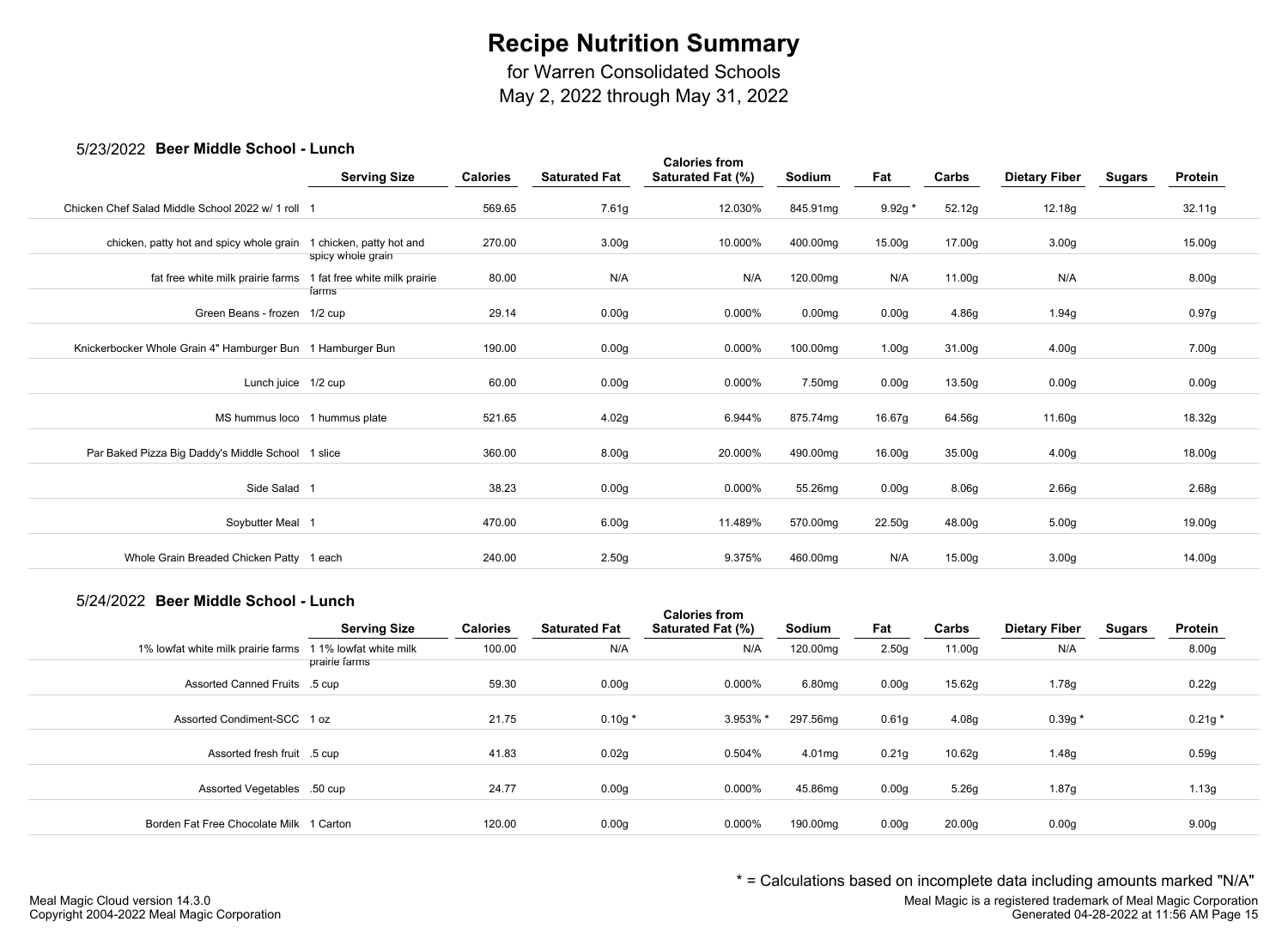for Warren Consolidated Schools

May 2, 2022 through May 31, 2022

### 5/24/2022 **Beer Middle School - Lunch**

|                                                     | <b>Serving Size</b>                  | <b>Calories</b> | <b>Saturated Fat</b> | <b>Calories from</b><br>Saturated Fat (%) | Sodium   | Fat               | Carbs             | <b>Dietary Fiber</b> | <b>Sugars</b> | Protein |
|-----------------------------------------------------|--------------------------------------|-----------------|----------------------|-------------------------------------------|----------|-------------------|-------------------|----------------------|---------------|---------|
| Farm RICH Breaded Mozzarella Cheese Sticks.         | 6 each                               | 310.00          | 3.50 <sub>g</sub>    | 10.161%                                   | 560.00mg | 11.00g            | 33.00g            | 3.00 <sub>g</sub>    |               | 19.00g  |
| Reduced Fat<br>fat free white milk prairie farms    | 1 fat free white milk prairie        | 80.00           | N/A                  | N/A                                       | 120.00mg | N/A               | 11.00g            | N/A                  |               | 8.00g   |
|                                                     | farms<br>franks, beef 1 franks, beef | 276.00          | 10.00g               | 32.609%                                   | 796.00mg | 25.00g            | 1.00 <sub>g</sub> | 0.00 <sub>g</sub>    |               | 11.00g  |
| Knickerbocker Whole Grain Hotdog Bun 1 Hotdog Bun   |                                      | 180.00          | 0.00 <sub>g</sub>    | 0.000%                                    | 190.00mg | 1.00 <sub>g</sub> | 31.00g            | 4.00g                |               | 6.00g   |
| Lunch juice 1/2 cup                                 |                                      | 60.00           | 0.00g                | 0.000%                                    | 7.50mg   | 0.00g             | 13.50g            | 0.00g                |               | 0.00g   |
| Marinara Sauce 4 oz                                 |                                      | 54.43           | 0.00 <sub>g</sub>    | 0.000%                                    | 444.52mg | 1.81 <sub>g</sub> | 8.16g             | 1.81g                |               | 1.81g   |
| Middle School Ovenable Fries 0.5 cup                |                                      | 100.89          | 1.01 <sub>g</sub>    | 9.000%                                    | 242.13mg | 3.53g             | 17.15g            | 2.02g                |               | 2.02g   |
| Middle School Parfait with Banana Bread & Granola 1 |                                      | 759.34          | 4.06g                | 4.809%                                    | 542.25mg | 21.14g            | 129.81g           | 6.90g $*$            |               | 17.57g  |
| Side Salad 1                                        |                                      | 38.23           | 0.00g                | 0.000%                                    | 55.26mg  | 0.00g             | 8.06g             | 2.66g                |               | 2.68g   |
| Turkey & Cheese Sub 2022 w/ knickerbock Sub Bun 1   |                                      | 381.25          | $5.51g*$             | 13.011% *                                 | 819.96mg | 14.59g            | 25.70g            | 4.58g                |               | 23.76g  |
| Veggie Chef Salad Middle School - 2022 w/ 1 roll 1  |                                      | 387.15          | 4.75g                | 11.038%                                   | 457.91mg | 11.73g            | 37.68g            | 9.18g                |               | 25.40g  |
|                                                     |                                      |                 |                      |                                           |          |                   |                   |                      |               |         |

### 5/25/2022 **Beer Middle School - Lunch**

|                                         | <b>Serving Size</b>                     | <b>Calories</b> | <b>Saturated Fat</b> | <b>Calories from</b><br><b>Saturated Fat (%)</b> | Sodium   | Fat               | Carbs  | <b>Dietary Fiber</b> | <b>Sugars</b> | Protein           |  |
|-----------------------------------------|-----------------------------------------|-----------------|----------------------|--------------------------------------------------|----------|-------------------|--------|----------------------|---------------|-------------------|--|
| 1% lowfat white milk prairie farms      | 1 1% lowfat white milk<br>prairie farms | 100.00          | N/A                  | N/A                                              | 120.00mg | 2.50 <sub>g</sub> | 11.00g | N/A                  |               | 8.00 <sub>g</sub> |  |
| Assorted Canned Fruits .5 cup           |                                         | 59.30           | 0.00g                | 0.000%                                           | 6.80mg   | 0.00 <sub>g</sub> | 15.62g | 1.78g                |               | 0.22g             |  |
| Assorted Condiment-SCC 1 oz             |                                         | 21.75           | $0.10g *$            | 3.953% *                                         | 297.56mg | 0.61g             | 4.08g  | $0.39g *$            |               | $0.21g *$         |  |
| Assorted fresh fruit .5 cup             |                                         | 41.83           | 0.02g                | 0.504%                                           | 4.01mg   | 0.21g             | 10.62g | 1.48g                |               | 0.59g             |  |
| Assorted Vegetables .50 cup             |                                         | 24.77           | 0.00 <sub>g</sub>    | 0.000%                                           | 45.86mg  | 0.00g             | 5.26g  | 1.87g                |               | 1.13g             |  |
| BBQ Diced Chicken 3 oz                  |                                         | 205.56          | 0.94g                | 4.112%                                           | 677.56mg | 3.76g             | 19.74g | 0.00 <sub>g</sub>    |               | 24.42g            |  |
| Borden Fat Free Chocolate Milk 1 Carton |                                         | 120.00          | 0.00 <sub>g</sub>    | 0.000%                                           | 190.00mg | 0.00g             | 20.00g | 0.00 <sub>g</sub>    |               | 9.00 <sub>g</sub> |  |
|                                         |                                         |                 |                      |                                                  |          |                   |        |                      |               |                   |  |

\* = Calculations based on incomplete data including amounts marked "N/A"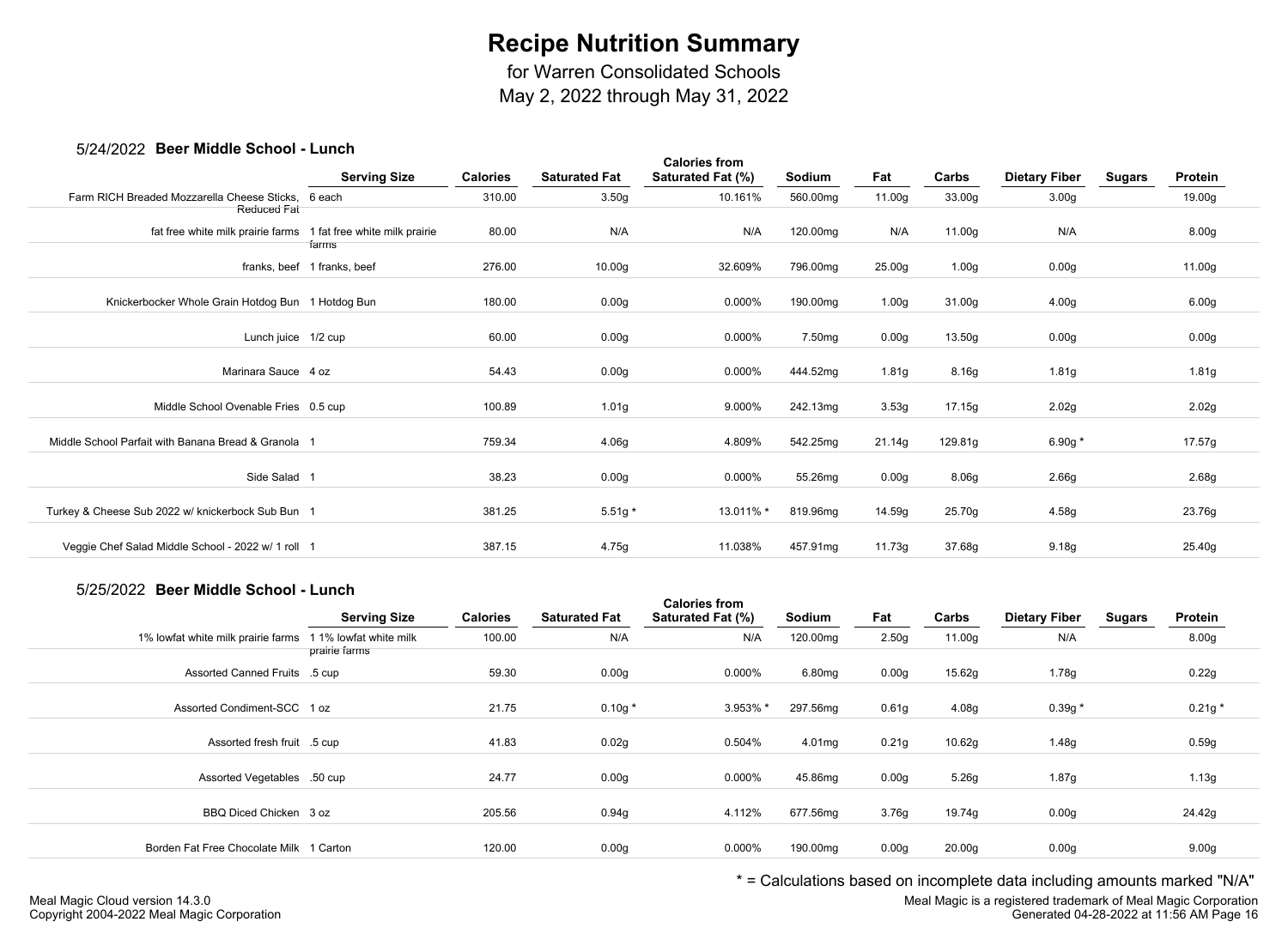for Warren Consolidated Schools

May 2, 2022 through May 31, 2022

## 5/25/2022 **Beer Middle School - Lunch**

| <i>ULUILULL</i> DUUI MIUUIU OUIIUUI                        | ------<br><b>Serving Size</b>     | <b>Calories</b> | <b>Saturated Fat</b> | <b>Calories from</b><br>Saturated Fat (%) | Sodium             | Fat               | Carbs             | <b>Dietary Fiber</b> | <b>Sugars</b> | Protein           |  |
|------------------------------------------------------------|-----------------------------------|-----------------|----------------------|-------------------------------------------|--------------------|-------------------|-------------------|----------------------|---------------|-------------------|--|
| Bosco Sticks - Whole Grain                                 | 2 Bosco Sticks - Whole<br>Grain   | 300.00          | 5.00 <sub>g</sub>    | 15.000%                                   | 440.00mg           | 10.00g            | 34.00g            | 4.00 <sub>g</sub>    |               | 20.00g            |  |
| Chicken Chef Salad Middle School 2022 w/ 1 roll            |                                   | 569.65          | 7.61g                | 12.030%                                   | 845.91mg           | $9.92g *$         | 52.12g            | 12.18g               |               | 32.11g            |  |
| Chickpea & Tomato Salad 1/2 cup                            |                                   | 122.11          | 0.70g                | 5.152%                                    | 229.92mg           | 5.61g             | 12.10g            | 2.48g                |               | 3.05g             |  |
| Knickerbocker Whole Grain 4" Hamburger Bun 1 Hamburger Bun |                                   | 190.00          | 0.00 <sub>g</sub>    | 0.000%                                    | 100.00mg           | 1.00 <sub>g</sub> | 31.00g            | 4.00 <sub>g</sub>    |               | 7.00g             |  |
| Lunch juice 1/2 cup                                        |                                   | 60.00           | 0.00 <sub>g</sub>    | 0.000%                                    | 7.50 <sub>mg</sub> | 0.00 <sub>g</sub> | 13.50g            | 0.00 <sub>g</sub>    |               | 0.00 <sub>g</sub> |  |
| MS hummus loco 1 hummus plate                              |                                   | 521.65          | 4.02g                | 6.944%                                    | 875.74mg           | 16.67g            | 64.56g            | 11.60g               |               | 18.32g            |  |
|                                                            | sauce, marinara 1 sauce, marinara | 60.00           | 0.00 <sub>g</sub>    | 0.000%                                    | 490.00mg           | 2.00 <sub>g</sub> | 9.00 <sub>g</sub> | 2.00 <sub>g</sub>    |               | 2.00 <sub>g</sub> |  |
| Side Salad 1                                               |                                   | 38.23           | 0.00 <sub>g</sub>    | 0.000%                                    | 55.26mg            | 0.00 <sub>g</sub> | 8.06g             | 2.66 <sub>g</sub>    |               | 2.68g             |  |
| Soybutter Meal 1                                           |                                   | 470.00          | 6.00 <sub>g</sub>    | 11.489%                                   | 570.00mg           | 22.50g            | 48.00g            | 5.00 <sub>g</sub>    |               | 19.00g            |  |
|                                                            |                                   |                 |                      |                                           |                    |                   |                   |                      |               |                   |  |

#### 5/26/2022 **Beer Middle School - Lunch**

|                                         | <b>Serving Size</b>                     | <b>Calories</b> | <b>Saturated Fat</b> | <b>Calories from</b><br>Saturated Fat (%) | Sodium    | Fat               | Carbs              | <b>Dietary Fiber</b> | <b>Sugars</b> | Protein           |
|-----------------------------------------|-----------------------------------------|-----------------|----------------------|-------------------------------------------|-----------|-------------------|--------------------|----------------------|---------------|-------------------|
| 1% lowfat white milk prairie farms      | 1 1% lowfat white milk<br>prairie farms | 100.00          | N/A                  | N/A                                       | 120.00mg  | 2.50g             | 11.00g             | N/A                  |               | 8.00 <sub>g</sub> |
| Assorted Canned Fruits .5 cup           |                                         | 59.30           | 0.00 <sub>g</sub>    | $0.000\%$                                 | 6.80mg    | 0.00 <sub>g</sub> | 15.62g             | 1.78g                |               | 0.22g             |
| Assorted Condiment-SCC 1 oz             |                                         | 21.75           | $0.10g*$             | 3.953% *                                  | 297.56mg  | 0.61 <sub>g</sub> | 4.08g              | $0.39g *$            |               | $0.21g *$         |
| Assorted fresh fruit .5 cup             |                                         | 41.83           | 0.02g                | 0.504%                                    | 4.01mg    | 0.21g             | 10.62q             | 1.48g                |               | 0.59g             |
| Assorted Vegetables .50 cup             |                                         | 24.77           | 0.00 <sub>g</sub>    | $0.000\%$                                 | 45.86mg   | 0.00 <sub>g</sub> | 5.26g              | 1.87g                |               | 1.13g             |
| Beef Taco Meat and Cheese Nachos        |                                         | 511.52          | 9.51g                | 16.735%                                   | 1063.49mg | 25.03g            | 49.02g             | 6.01g                |               | 25.06g            |
| Borden Fat Free Chocolate Milk 1 Carton |                                         | 120.00          | 0.00 <sub>g</sub>    | 0.000%                                    | 190.00mg  | 0.00g             | 20.00 <sub>g</sub> | 0.00g                |               | 9.00 <sub>g</sub> |
| Cheese Burger 1 each                    |                                         | 305.00          | 5.50g                | 16.230%                                   | 625.00mg  | 14.00g            | 28.00g             | 6.00 <sub>g</sub>    |               | 20.55g            |

\* = Calculations based on incomplete data including amounts marked "N/A"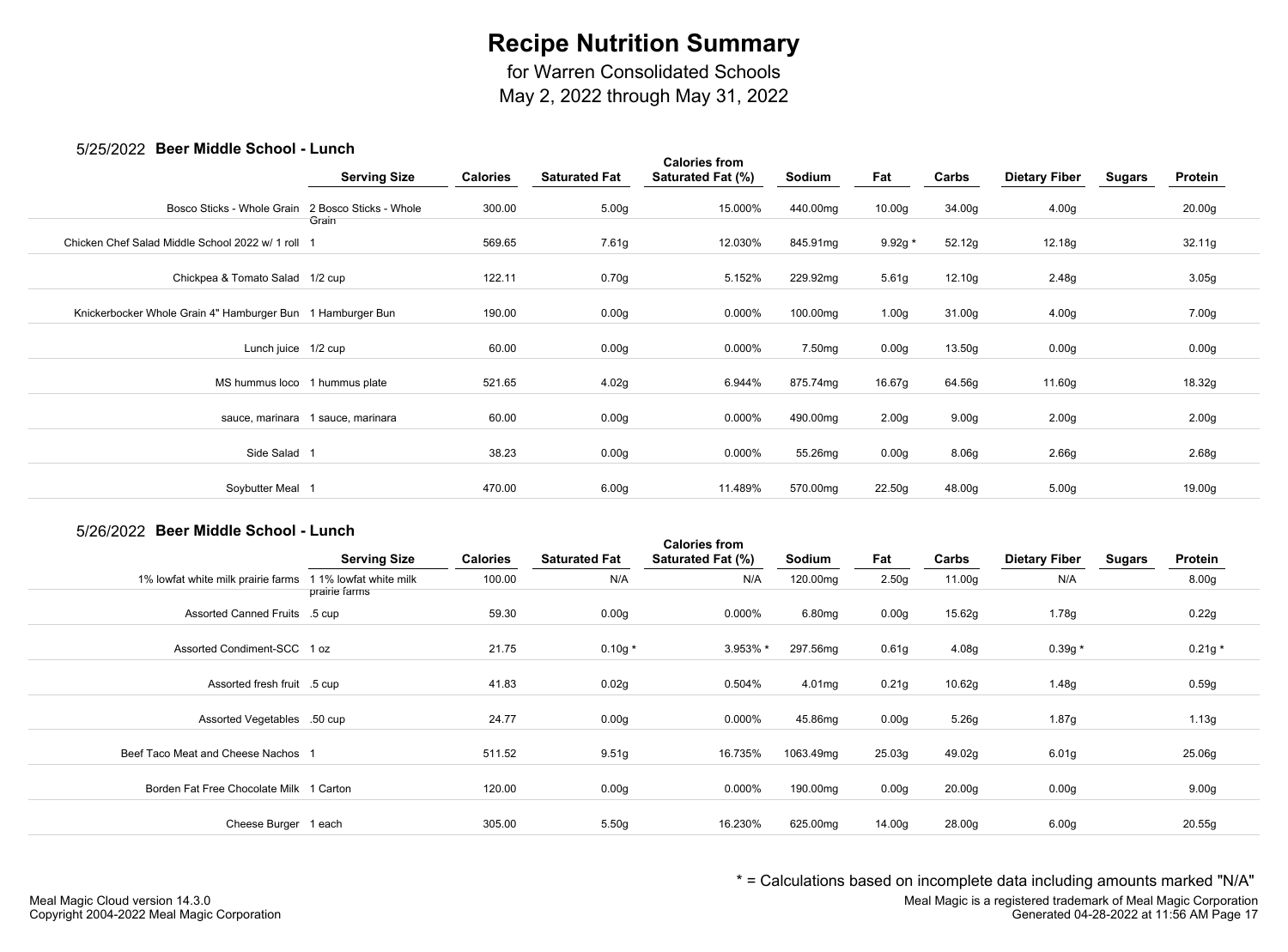for Warren Consolidated Schools

May 2, 2022 through May 31, 2022

### 5/26/2022 **Beer Middle School - Lunch**

| <u>UILUILULE</u> DUUI MIUUIU UUIIUUI – LUIIUII      |                               |                 |                      |                                           |           |                   |         |                      |               |                   |
|-----------------------------------------------------|-------------------------------|-----------------|----------------------|-------------------------------------------|-----------|-------------------|---------|----------------------|---------------|-------------------|
|                                                     | <b>Serving Size</b>           | <b>Calories</b> | <b>Saturated Fat</b> | <b>Calories from</b><br>Saturated Fat (%) | Sodium    | Fat               | Carbs   | <b>Dietary Fiber</b> | <b>Sugars</b> | Protein           |
| fat free white milk prairie farms                   | 1 fat free white milk prairie | 80.00           | N/A                  | N/A                                       | 120.00mg  | N/A               | 11.00g  | N/A                  |               | 8.00 <sub>g</sub> |
|                                                     | farms                         |                 |                      |                                           |           |                   |         |                      |               |                   |
| Hambuger Sandwich 1 each                            |                               | 270.00          | 4.00 <sub>g</sub>    | 13.333%                                   | 415.00mg  | 12.00g            | 27.00g  | 6.00 <sub>g</sub>    |               | 17.00g            |
| Lunch juice 1/2 cup                                 |                               | 60.00           | 0.00 <sub>g</sub>    | 0.000%                                    | 7.50mg    | 0.00 <sub>g</sub> | 13.50g  | 0.00 <sub>g</sub>    |               | 0.00g             |
|                                                     |                               |                 |                      |                                           |           |                   |         |                      |               |                   |
| Middle School Parfait with Banana Bread & Granola 1 |                               | 759.34          | 4.06g                | 4.809%                                    | 542.25mg  | 21.14g            | 129.81g | 6.90g $*$            |               | 17.57g            |
|                                                     |                               |                 |                      |                                           |           |                   |         |                      |               |                   |
|                                                     |                               |                 |                      |                                           |           |                   |         |                      |               |                   |
| Parmesan Roasted Broccoli and Onions 1/2 cup        |                               | 53.27           | 1.00 <sub>g</sub>    | 16.895%                                   | 48.63mg   | 3.00 <sub>g</sub> | 4.09g   | 0.25g                |               | 2.09g             |
|                                                     |                               |                 |                      |                                           |           |                   |         |                      |               |                   |
| Side Salad 1                                        |                               | 38.23           | 0.00 <sub>g</sub>    | 0.000%                                    | 55.26mg   | 0.00 <sub>g</sub> | 8.06g   | 2.66g                |               | 2.68g             |
|                                                     |                               |                 |                      |                                           |           |                   |         |                      |               |                   |
| Turkey & Cheese Sub 2022 w/ knickerbock Sub Bun 1   |                               | 381.25          | $5.51g*$             | 13.011% *                                 | 819.96mg  | 14.59g            | 25.70g  | 4.58g                |               | 23.76g            |
|                                                     |                               |                 |                      |                                           |           |                   |         |                      |               |                   |
| Veggie Chef Salad Middle School - 2022 w/ 1 roll 1  |                               | 387.15          | 4.75g                | 11.038%                                   | 457.91mg  | 11.73g            | 37.68g  | 9.18 <sub>g</sub>    |               | 25.40g            |
|                                                     |                               |                 |                      |                                           |           |                   |         |                      |               |                   |
| WCS Nachos and Cheese - 2oz chips for HS 1          |                               | 530.15          | 13.51g               | 22.930%                                   | 1320.63mg | 29.01g            | 48.00g  | 4.00 <sub>g</sub>    |               | 20.01g            |
|                                                     |                               |                 |                      |                                           |           |                   |         |                      |               |                   |

## 5/31/2022 **Beer Middle School - Lunch**

|                                                           | <b>Serving Size</b> | <b>Calories</b> | <b>Saturated Fat</b> | <b>Calories from</b><br>Saturated Fat (%) | Sodium              | Fat               | Carbs             | <b>Dietary Fiber</b> | <b>Sugars</b> | Protein           |  |
|-----------------------------------------------------------|---------------------|-----------------|----------------------|-------------------------------------------|---------------------|-------------------|-------------------|----------------------|---------------|-------------------|--|
| "New York Style" Whole Grain Garlic Knot 1 Garlic Knot    |                     | 170.00          | 1.50 <sub>g</sub>    | 7.941%                                    | 190.00mg            | 6.00 <sub>g</sub> | 27.00g            | 3.00 <sub>g</sub>    |               | 5.00 <sub>g</sub> |  |
| 1% lowfat white milk prairie farms 1 1% lowfat white milk | prairie farms       | 100.00          | N/A                  | N/A                                       | 120.00mg            | 2.50 <sub>g</sub> | 11.00g            | N/A                  |               | 8.00 <sub>g</sub> |  |
| Assorted Canned Fruits .5 cup                             |                     | 59.30           | 0.00 <sub>g</sub>    | 0.000%                                    | 6.80mg              | 0.00 <sub>g</sub> | 15.62g            | 1.78g                |               | 0.22g             |  |
| Assorted Condiment-SCC 1 oz                               |                     | 21.75           | $0.10g *$            | 3.953% *                                  | 297.56mg            | 0.61 <sub>g</sub> | 4.08 <sub>g</sub> | $0.39g *$            |               | $0.21g *$         |  |
| Assorted fresh fruit .5 cup                               |                     | 41.83           | 0.02g                | 0.504%                                    | 4.01mg              | 0.21g             | 10.62g            | 1.48g                |               | 0.59g             |  |
| Assorted Vegetables .50 cup                               |                     | 24.77           | 0.00 <sub>g</sub>    | 0.000%                                    | 45.86mg             | 0.00 <sub>g</sub> | 5.26g             | 1.87g                |               | 1.13g             |  |
| Borden Fat Free Chocolate Milk 1 Carton                   |                     | 120.00          | 0.00 <sub>g</sub>    | 0.000%                                    | 190.00mg            | 0.00 <sub>g</sub> | 20.00g            | 0.00 <sub>g</sub>    |               | 9.00 <sub>g</sub> |  |
| Broccoli cuts .50 cup                                     |                     | 17.50           | 0.00 <sub>g</sub>    | 0.000%                                    | 12.50 <sub>mg</sub> | 0.00 <sub>g</sub> | 2.50 <sub>g</sub> | 1.00 <sub>g</sub>    |               | 1.00 <sub>g</sub> |  |
| CN Spicy black bean burger high school on 1 sandwich      |                     | 370.00          | 1.00 <sub>g</sub>    | 2.432%                                    | 490.00mg            | 8.00 <sub>g</sub> | 45.00g            | 10.00 <sub>g</sub>   |               | 21.00g            |  |

\* = Calculations based on incomplete data including amounts marked "N/A"